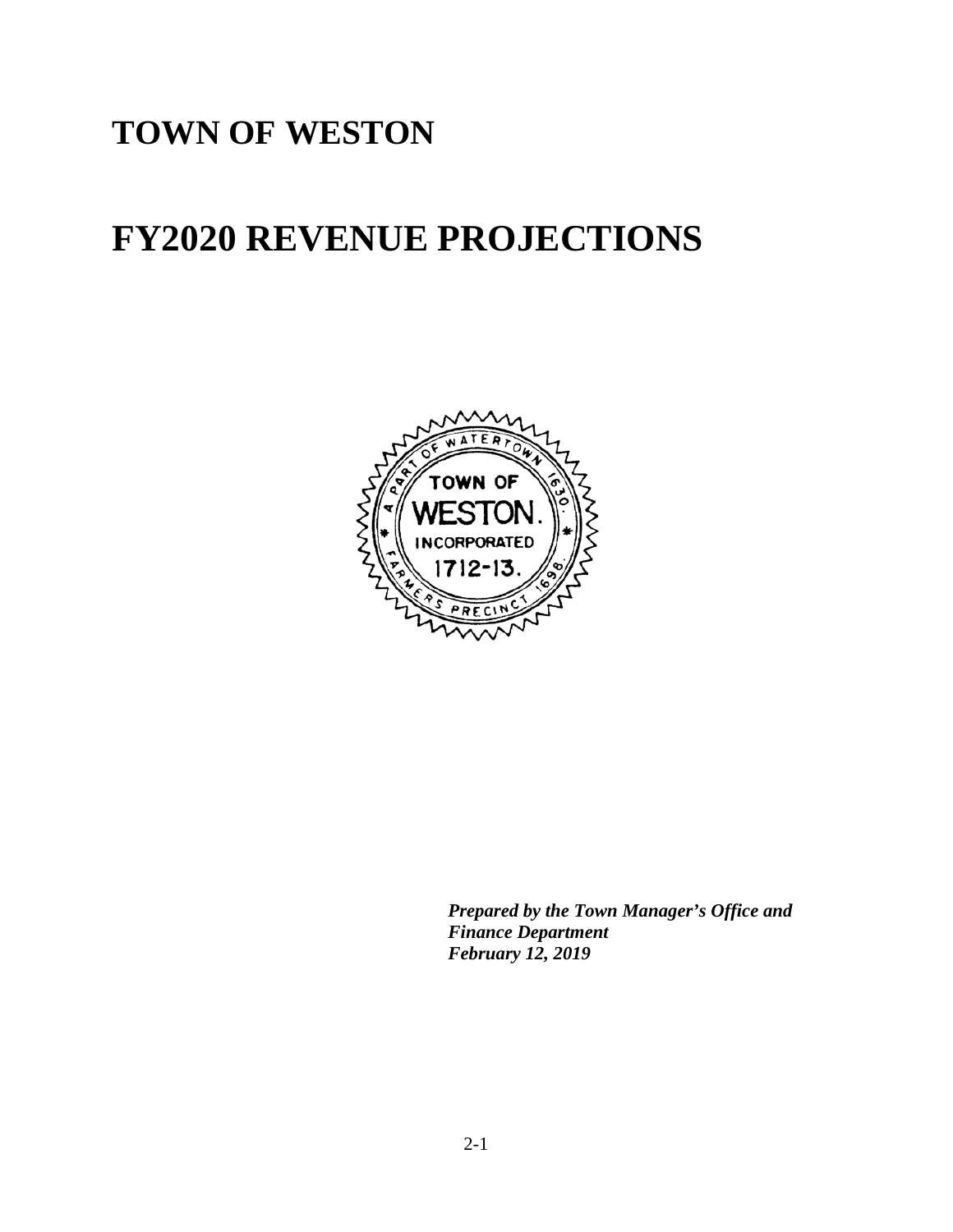#### **Fiscal Year 2020 Revenue Projections**

This revenue projection is being submitted to the Board of Selectmen and Finance Committee as required under Section 2 (f) (ii) (5) of Chapter 80 of the Acts of 2001, the Town Manager Act for the Town of Weston.

Revenue projecting is a dynamic process. These projections will be revised as additional data becomes available. The specific revenue projections likely to be revised are noted throughout the assumptions.

This revenue projection is organized as follows:

|          |                                                                | Page |
|----------|----------------------------------------------------------------|------|
| Table 1: |                                                                | 4    |
| Table 2: | <b>Property Tax - Projections and Assumptions</b>              | 5    |
| Table 3: |                                                                | 6    |
| Table 4: | Local Receipts - Projections and Assumptions                   | 7    |
| Table 5: | <b>Prior Year Balances/Other - Projections and Assumptions</b> | 9    |
| Table 6: | <b>Reductions in Revenues - Projections and Assumptions</b>    | 11   |
| Table 7: | <b>Other Revenues - Projections and Assumptions </b>           | 12   |
| Table 8: |                                                                | 13   |
|          |                                                                | 14   |
|          |                                                                | 15   |
|          |                                                                | 16   |
|          |                                                                | 17   |
|          |                                                                | 18   |
|          |                                                                | 19   |
|          |                                                                | 20   |
|          | Appendix 8: Consolidated FY20 Revenue Projections              | 21   |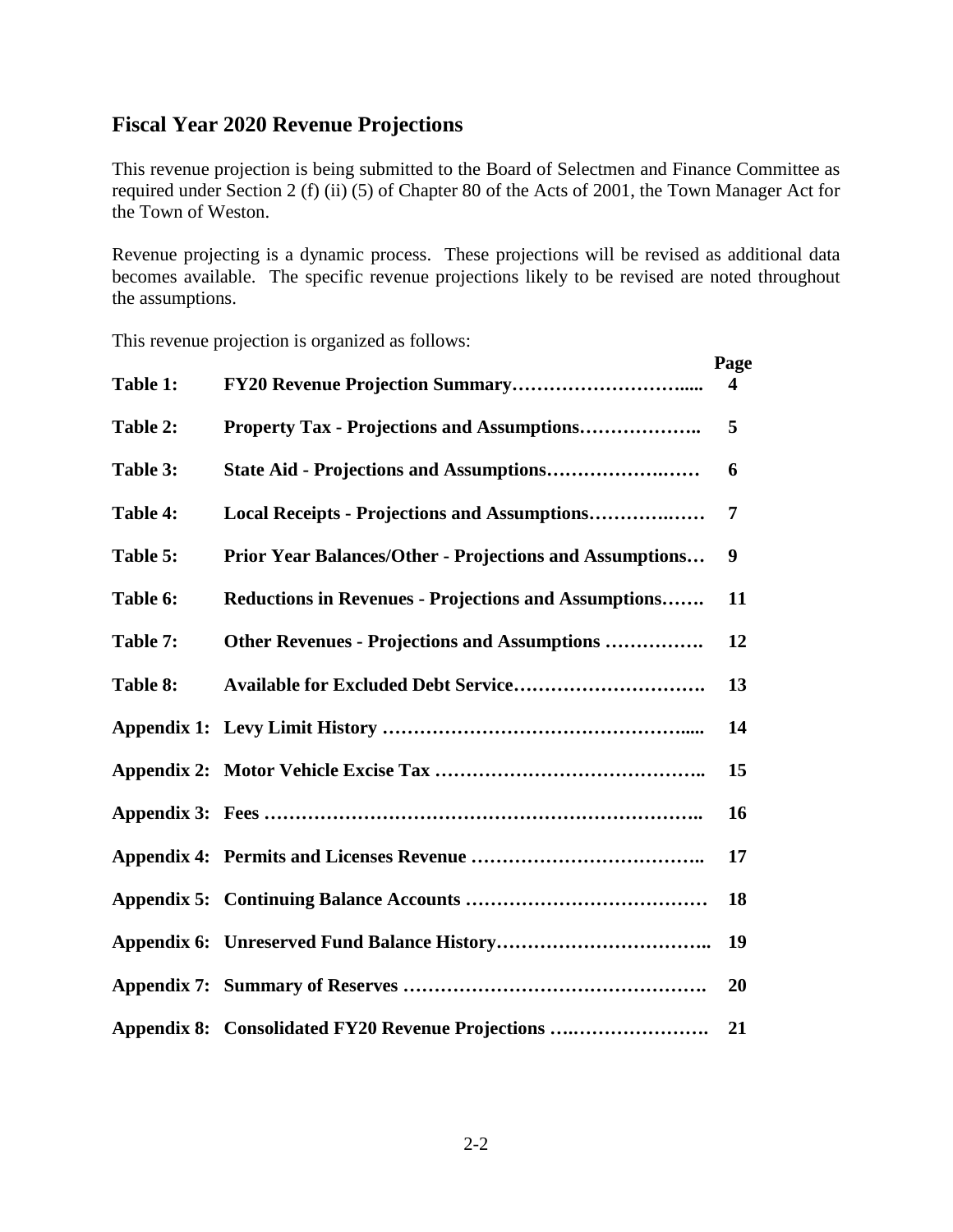#### **FY2020 Revenue Projection Summary**

The Town's General Fund revenue excludes Enterprise Fund revenue (i.e. Water Division, Brook School Apartments, and Recreation). General Fund revenue is broken down into four categories: property taxes  $(85.2\%)$ , state aid  $(5.0\%)$ , local receipts  $(6.7\%)$ , prior year balances  $(4.1\%)$  and other  $(0.7\%)$ . The final General Fund revenue figure is reached by factoring in revenue offsets (-1.6%) which include State assessments and offsets, overlay for abatements and the General Fund contribution to the Recreation Enterprise Fund.

FY20 revenues are projected to increase by \$2,951,750 or 3.6% over FY19 Estimated Revenues. This increase, by revenue source, is shown in the table below. Some of the revenue sources may be revised over the coming weeks as better data becomes available. Aspects of this projection which should be highlighted include:

- **1. Property Taxes:** The increase in the tax levy of \$3,052,507 or 4.4% consists of the allowed 2.5% increase plus \$1,398,864 in unused levy capacity being carried forward from new growth in FY19 (Also see Appendix 1).
- **2. State Aid**: At this time, state aid is projected to increase by \$111,708, or 2.7%, based on preliminary estimates at the state level. Final State Aid numbers may not be known by Town Meeting.
- **3. Local Receipts**: Local receipts are projected to increase by \$199,023 or 3.7%, primarily due to an increase in motor vehicle excise of \$165,000 and an increase in investment income through the further consolidation of Town bank accounts of \$35,000 in FY19.
- **4. Prior Year Balances/Other**: This projection assumes the use of \$3,000,000 of the Town's 6/30/2018 certified Free Cash for the operating budget. The Board of Assessors has released \$300,000 in surplus overlay. It is also assumed that \$125,000 in the remaining principal from the Well Litigation Settlement will again be used to help fund the FY20 budget. The Well Litigation Settlement funds are estimated to be fully expended in FY20.
- **5. Other Revenues**: This category includes contributions from two enterprise funds for costs budgeted in the general fund.



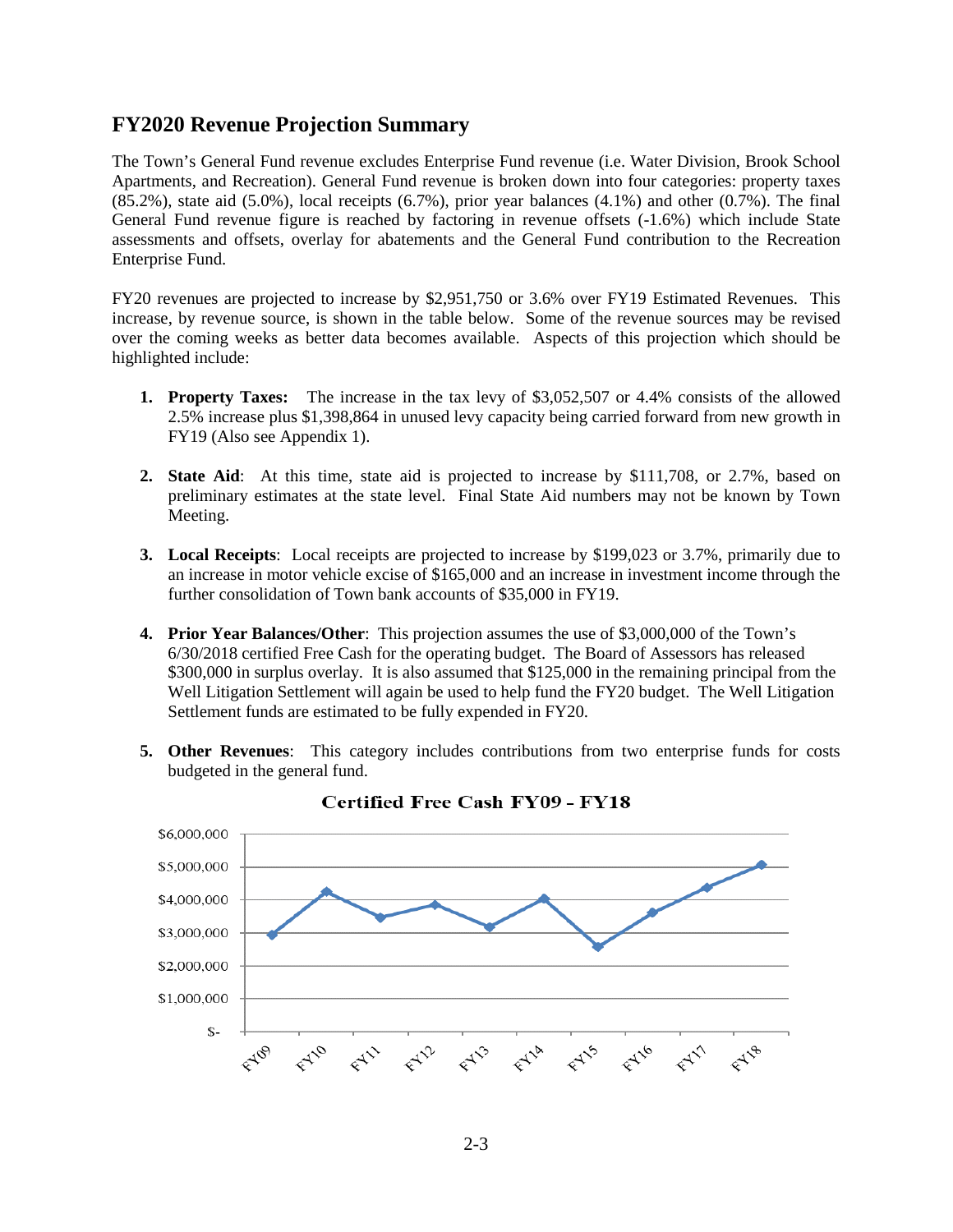# **FY2020 Funding Source by Revenue Type**



| TABLE I: FY2020 REVENUE PROJECTION SUMMARY |                  |               |               |                |  |  |  |  |  |  |  |
|--------------------------------------------|------------------|---------------|---------------|----------------|--|--|--|--|--|--|--|
|                                            |                  |               | <b>DOLLAR</b> | <b>PERCENT</b> |  |  |  |  |  |  |  |
|                                            | FY2019           | <b>FY2020</b> | <b>CHANGE</b> | <b>CHANGE</b>  |  |  |  |  |  |  |  |
|                                            | <b>Estimated</b> | Projected     | FY19-20       | FY19-20        |  |  |  |  |  |  |  |
| <b>PROPERTY TAX LEVY</b>                   | \$68,960,194     | \$72,012,701  | \$3,052,507   | 4.4%           |  |  |  |  |  |  |  |
| <b>STATE AID - CHERRY SHEET</b>            | \$4,137,332      | \$4,249,040   | \$111,708     | 2.7%           |  |  |  |  |  |  |  |
| <b>LOCAL RECEIPTS</b>                      | \$5,440,899      | \$5,639,922   | \$199,023     | 3.7%           |  |  |  |  |  |  |  |
| <b>PRIOR YEAR BALANCES/OTHER</b>           | \$3,865,336      | \$3,498,500   | (\$366, 836)  | $-9.5%$        |  |  |  |  |  |  |  |
| <b>TOTAL PROJECTED REVENUES</b>            | \$82,403,761     | \$85,400,164  | \$2,996,403   | 3.6%           |  |  |  |  |  |  |  |
| <b>REDUCTIONS IN REVENUES</b>              | (1,342,903)      | (1, 395, 463) | (\$52,560)    | 3.9%           |  |  |  |  |  |  |  |
| <b>OTHER REVENUES</b>                      | 527,111          | 535,018       | 7,907         | 1.5%           |  |  |  |  |  |  |  |
| <b>AVAILABLE FOR APPROPRIATION</b>         | \$81,587,969     | \$84,539,719  | \$2,951,750   | 3.6%           |  |  |  |  |  |  |  |
| <b>AVAILABLE FOR EXCLUDED DEBT SERVICE</b> | \$825,017        | \$913,830     | \$88,813      | 10.8%          |  |  |  |  |  |  |  |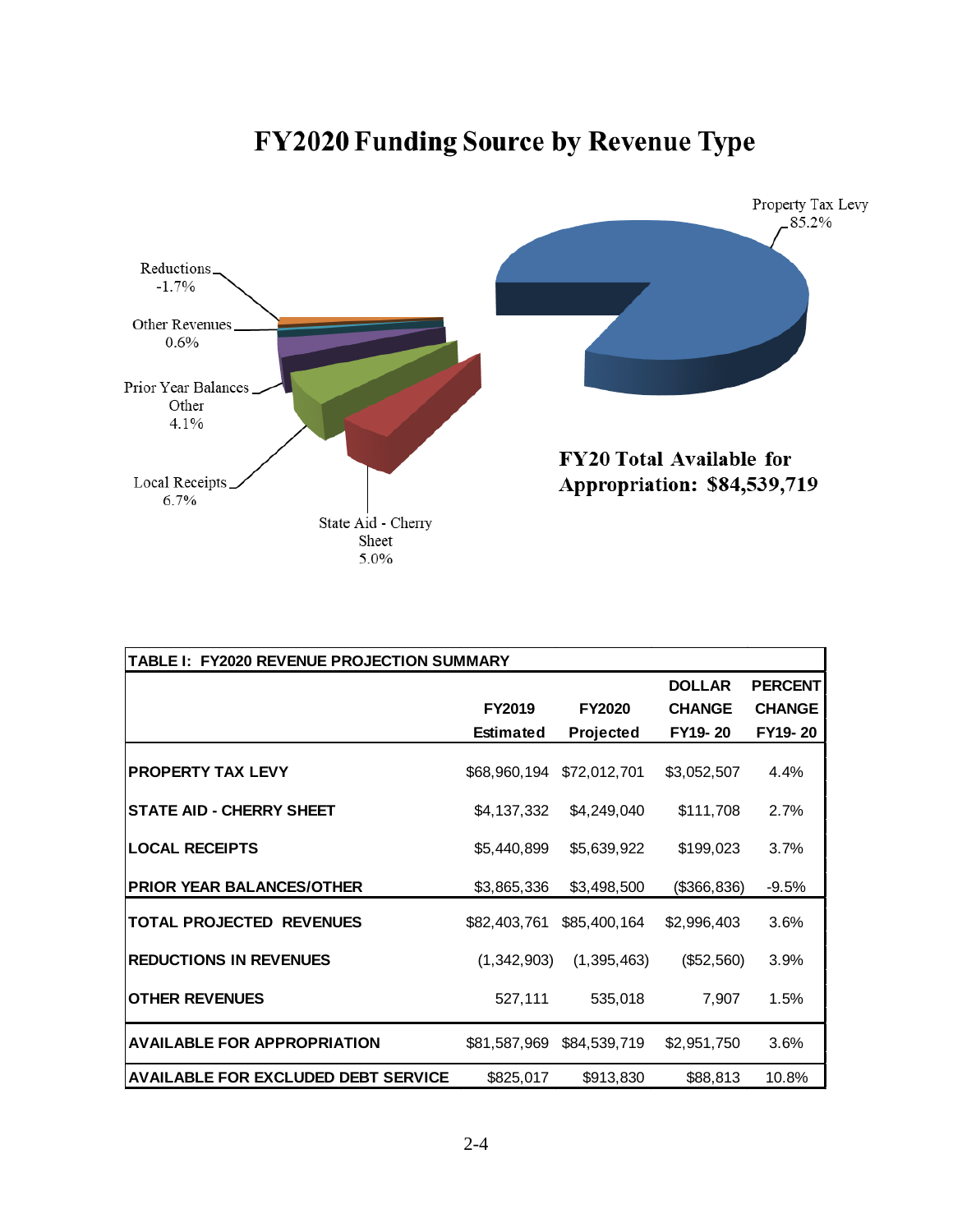#### **Property Tax - Projections and Assumptions**

| Table 2                  | <b>FY2017</b> | <b>FY2018</b> | <b>FY2019</b>                                            | <b>FY2020</b> |                          |           |
|--------------------------|---------------|---------------|----------------------------------------------------------|---------------|--------------------------|-----------|
|                          | <b>ACTUAL</b> |               | <b>ACTUALI TAX RECAPI</b>                                | <b>PROJ</b>   | <b>SCHG</b>              | %CHGI     |
| <b>PROPERTY TAX LEVY</b> | \$65,583,981  |               | \$67,166,826   \$68,960,194   \$72,012,701               |               | \$3.052.507              | 4.4%      |
| new growth               | 1.192.004     | 1.246.222     | 1.398.864                                                | 600.000       | (798.864)                | $-57.1%$  |
| (unused levy capacity)   | (1, 192, 004) | (1, 246, 222) | (1,398,864)                                              | (600,000)     | 798.864                  | $-57.1\%$ |
| override                 |               |               |                                                          |               | $\overline{\phantom{a}}$ | 0.0%      |
| <b>Total Tax Levy</b>    | \$65,583,981  |               | \$67,166,826   \$68,960,194   \$72,012,701   \$3,052,507 |               |                          | 4.4%      |

#### **Assumptions:**

**1. Property Tax Levy - \$72,012,701:** Weston's property tax levy is anticipated to increase by \$3,052,507 or 4.4%. Of this amount, \$1,398,864 is from FY19 unused tax levy capacity (new growth). There is additional unused levy capacity of more than \$9.1 million that carries forward.

As provided under Proposition  $2 \frac{1}{2}$ , local governments are permitted to increase property taxes 2.5% over the previous years' tax levy limit. In addition, a community may increase its property tax levy by what is known as "new growth." New growth reflects an increase in the property tax levy resulting from new residential and commercial construction in the community. FY20 new growth is projected at \$600,000.

*It has been the Town's practice not to include estimated new growth in preparing revenue projections for the Annual Town Meeting.* By using this conservative revenue projection approach, Weston has consistently had "unused levy capacity" each year.

A historical analysis of the property tax levy including unused levy capacity can be found in Appendix 1. The Reserve Policy defines the annual amount of unused tax levy capacity as an unrestricted revenue source to be used prior to setting the tax rate each year for the following purposes: to fund snow and ice deficits from the prior year; to offset any estimated local receipts shortfall or state aid reduction; to be used instead of appropriating from the Stabilization Fund; and to be used in revenue estimates prior to annual town meeting after taking into consideration other uses previously stated.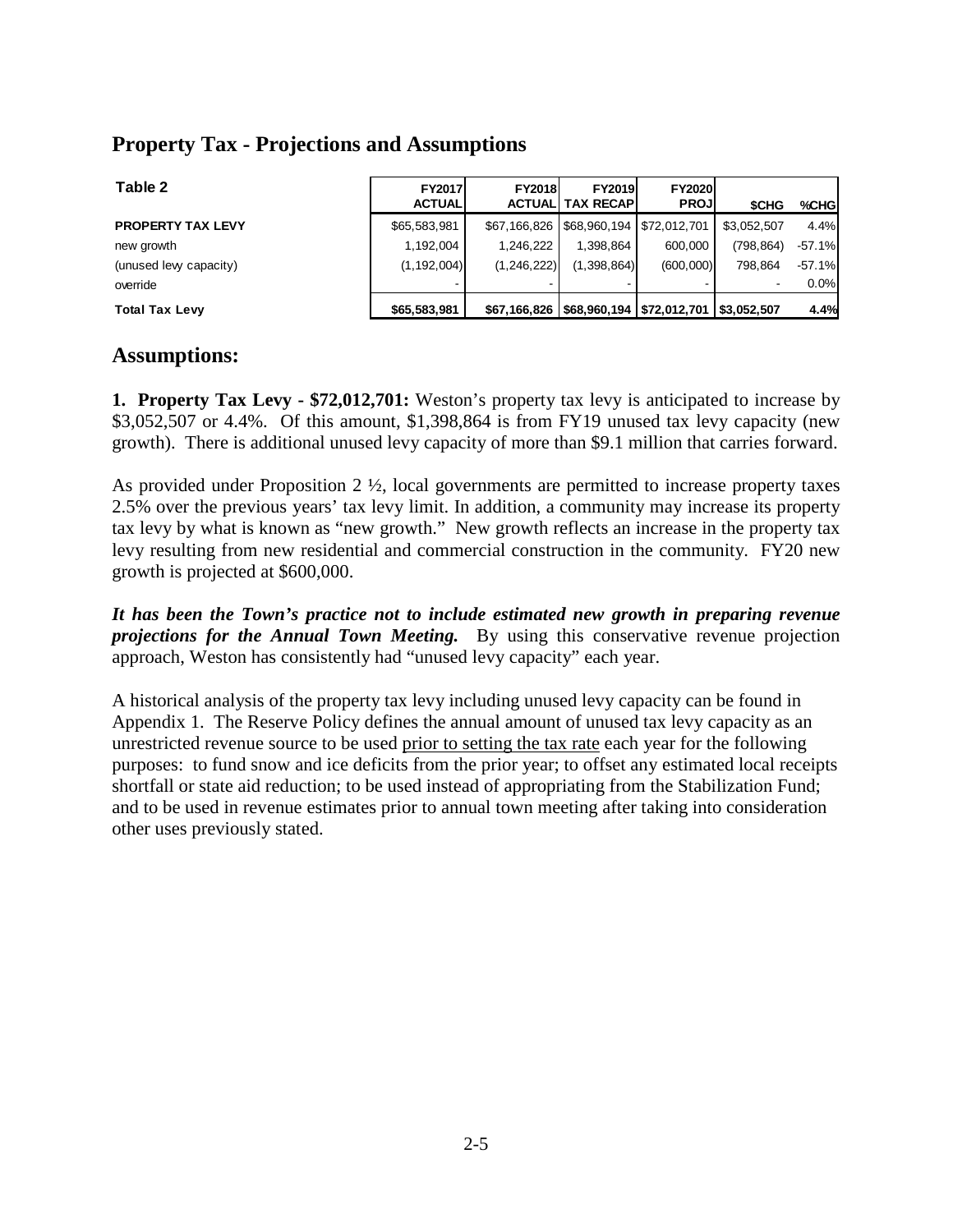#### **State Aid - Projections and Assumptions**

| Table 3                   | FY2017<br><b>ACTUAL</b> | <b>FY2018</b><br><b>ACTUALI</b> | <b>FY2019</b><br><b>TAX RECAPI</b> | <b>FY2020</b><br><b>PROJ</b> | <b>SCHG</b> | %CHGI |
|---------------------------|-------------------------|---------------------------------|------------------------------------|------------------------------|-------------|-------|
| <b>STATE AID</b>          |                         |                                 |                                    |                              |             |       |
| Chapter 70 (school aid)   | \$3,299,788             | \$3,579,112                     | \$3,728,527                        | \$3,829,197                  | 100.670     | 2.7%  |
| Unrestricted Gen Govt Aid | 359.663                 | 373.690                         | 386.769                            | 397.212                      | 10.443      | 2.7%  |
| Dist., reimb., offsets    | 27,602                  | 42,599                          | 22,036                             | 22,631                       | 595         | 2.7%  |
| <b>Total State Aid</b>    | 3,687,053               | 3,995,401                       | \$4,137,332                        | $$4,249,040$   \$111,708     |             | 2.7%  |

#### **Assumptions:**

**State Aid - \$4,249,040:** State aid, which is also referred to as Cherry Sheet aid, is a function of the state budget. At this time, state aid is projected to increase by 2.7%.

Weston's first indication of state aid for FY20 will come when Governor Baker submits his FY20 budget to the Legislature. This happens at the end of January 2019. This budget is known as "House 1" and includes the Governor's proposal on education aid (Chapter 70) and lottery distributions, two of Weston's largest categories of state aid.

**1. Distributions, Reimbursements and Offsets - \$22,631:** This category includes amounts reserved for direct expenditure for Public Libraries, as well as reimbursement for charter school tuition, veterans' benefits paid, and real estate exemptions.

**2. Chapter 70 Aid - \$3,829,197:** Chapter 70 education assistance is Weston's largest category of state aid. This assistance is provided through the use of a state formula that sets a target of 59% local funding and 41% state funding of the "foundation" budget for education. Weston regularly provides local funding at a much higher level.

**3. Lottery Aid - \$397,212:** Under State law, cities and towns share in the proceeds of the State lottery.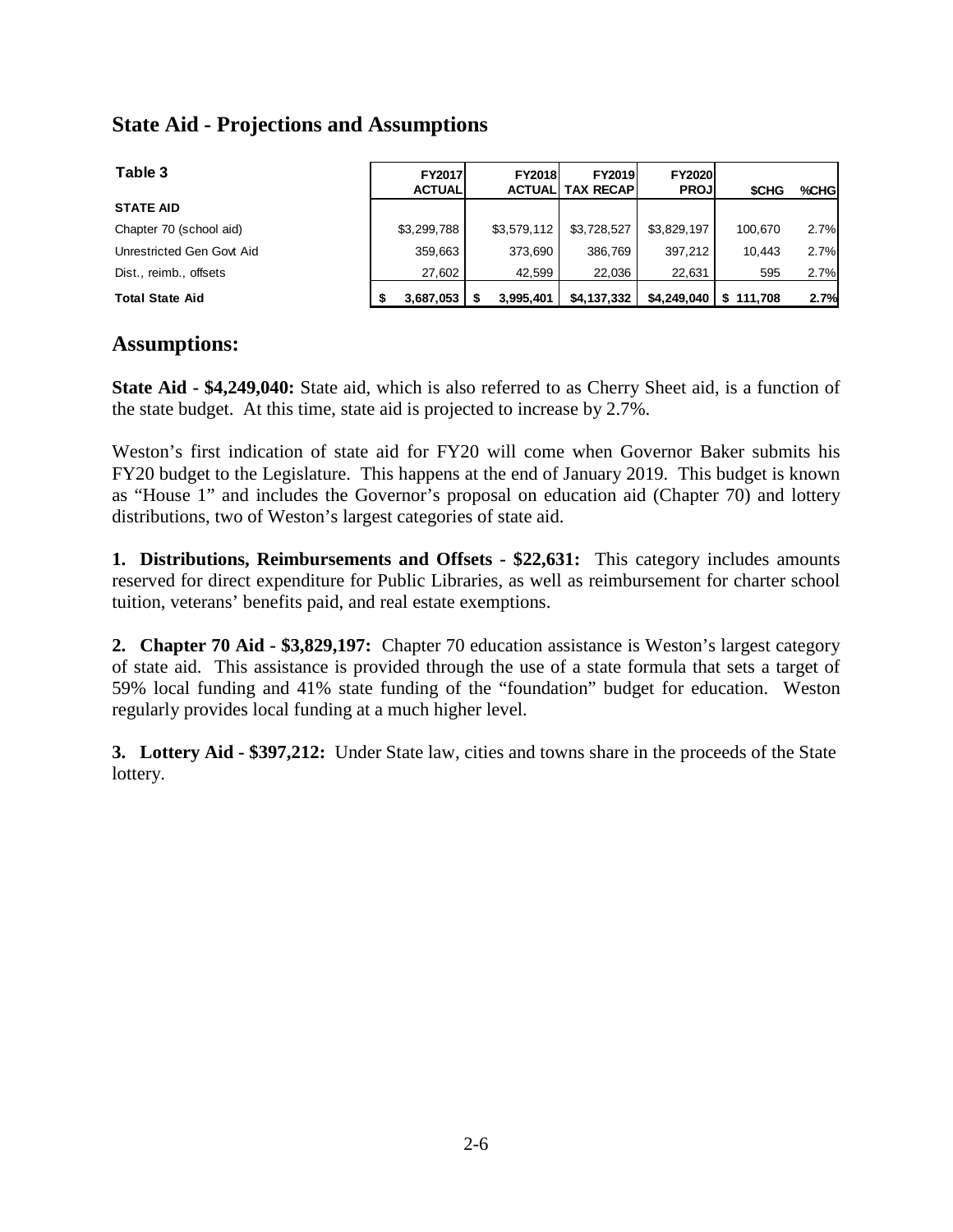#### **Local Receipts - Projections and Assumptions**

| Table 4                          | FY2017<br><b>ACTUAL</b> | <b>FY2018</b><br><b>ACTUAL</b> | <b>FY2019</b><br>TAX RECAP | <b>FY2020</b><br><b>PROJ</b> | \$CHG         | %CHG  |
|----------------------------------|-------------------------|--------------------------------|----------------------------|------------------------------|---------------|-------|
| <b>LOCAL RECEIPTS</b>            |                         |                                |                            |                              |               |       |
| motor vehicle excise             | \$3,043,210             | \$3,235,989                    | \$2,735,000                | \$2,900,000                  | 165,000       | 6%    |
| penalties and interest           | 305,670                 | 308,647                        | 150,000                    | 150,000                      |               |       |
| payment in lieu of taxes         | 36,795                  | 39,856                         | 38,657                     | 39,623                       | 966           | 2.5%  |
| charges for services-solid waste | 358,392                 | 388,525                        | 340,000                    | 340,000                      |               |       |
| fees                             | 248,593                 | 162,347                        | 170,000                    | 170,000                      |               |       |
| rentals                          | 125,410                 | 332,319                        | 125,000                    | 125,000                      |               |       |
| departmental revenue-cemeteries  | 45,385                  | 44,793                         | 30,000                     | 30,000                       |               |       |
| other departmental revenue       | 564,817                 | 556,060                        | 457,000                    | 457,000                      |               |       |
| licenses and permits             | 1,080,574               | 1,200,430                      | 1,075,000                  | 1,075,000                    |               |       |
| fines and forfeits               | 96,434                  | 76,995                         | 95,000                     | 95,000                       |               |       |
| investment income                | 215,315                 | 425,003                        | 200,000                    | 235,000                      | 35,000        | 18%   |
| misc. non recurring              | 144,276                 | 278,087                        | 25,242                     | 23,299                       | (1,943)       | $-8%$ |
| <b>Total Local Receipts</b>      | 6,264,871               | 7,049,050<br>S                 | \$5,440,899                | \$5,639,922                  | 199,023<br>\$ | 3.7%  |

#### **FY20 Local Receipts By Type**



#### **Assumptions:**

**Local Receipts - \$5,639,922:** Local receipts are those fees and charges which may be imposed by a municipality. Massachusetts General Law Chapter 40 Section 22f provides that "any municipal board or officer empowered to issue a license, permit, certificate, or to render a service to perform work for a person or class of persons may, from time to time, fix reasonable fees…" This is a local acceptance statute that Town Meeting approved in May 1996.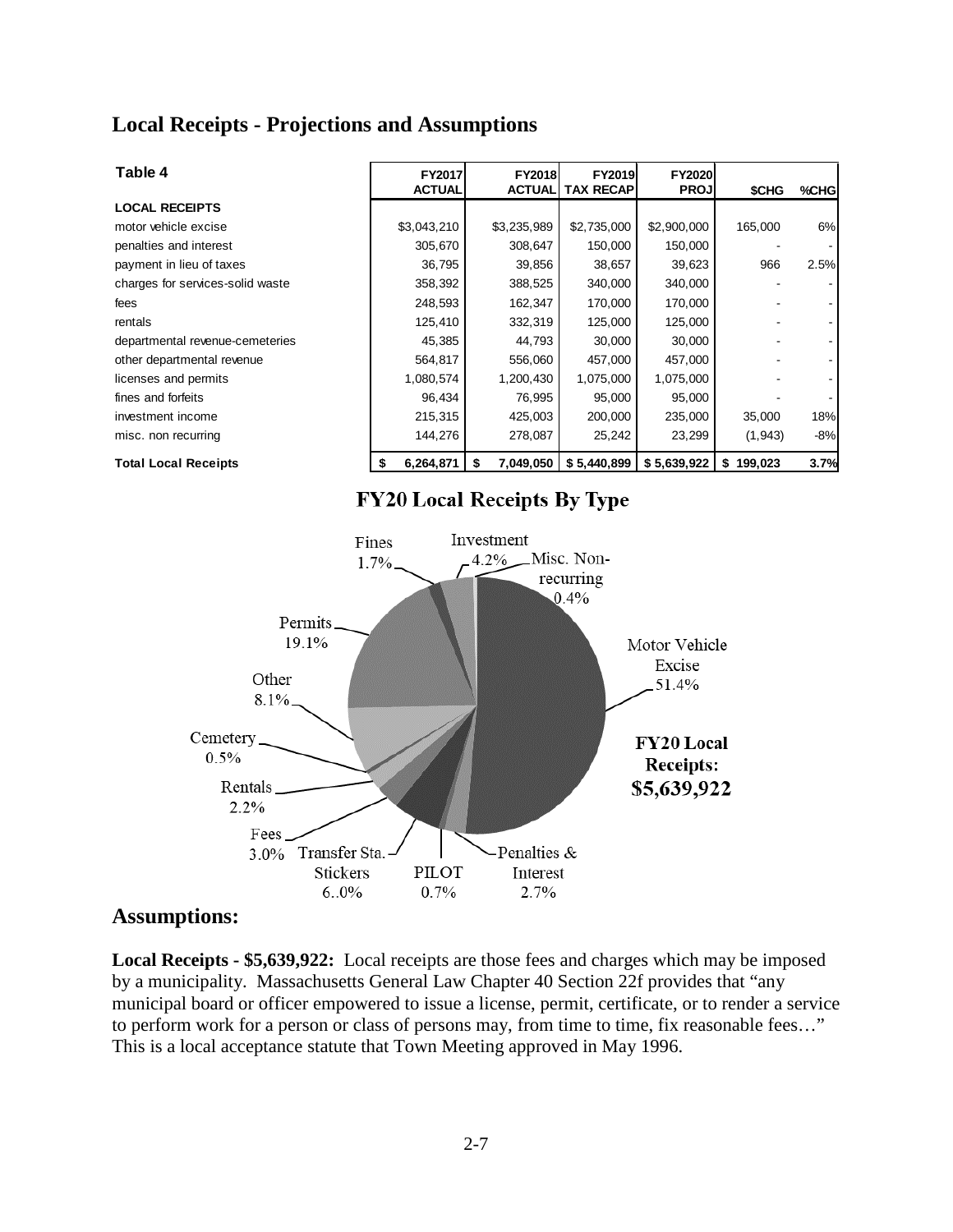**1. Motor Vehicle Excise - \$2,900,000:** Motor vehicle excise receipts are largely dependent on the sale of new vehicles, which is generally tied to economic conditions. A historical analysis of the number of bills issued and collection rates can be found in Appendix 2.

**2. Penalties and Interest - \$150,000**: This category includes penalties charged for the late payment of real estate and motor vehicle excise bills, tax lien redemptions and interest accrued on deferred taxes. Large changes in this receipt category are due to payments in deferred taxes (elderly deferral), which cannot be projected with any certainty.

**3. PILOT-Payment in Lieu of Taxes - \$39,623:** The Town has a payment-in-lieu-of–taxes agreement with Weston Community Housing, Inc. for Merriam Village. The FY20 payment is expected to be \$15,075. The Town also receives a PILOT for Brook School Apartments, which is \$24,548, a 2.5% increase over FY19.

**4. Charges for Service - Solid Waste - \$340,000:** The current fee is \$240 per year with a reduced fee of \$148 for senior citizens. In addition, households that meet certain income requirements are eligible for a waiver of the fee. In FY18, transfer station sticker fee revenue funded approximately 79% of the cost of this operation. The Board of Selectmen has set a goal of funding 70-75% of costs with fee revenue, so in FY18 the sticker fee was not increased. Approximately \$14,000 of transfer station revenue is estimated to be received from recycling of certain materials.

**5. Fees - \$170,000:** This category includes Town Clerk fees, municipal lien certificate fees, Planning Board filing fees, police detail administration fees, stormwater review fees, and certain Board of Health inspection fees. A five year historical average can be found in Appendix 3.

**6. Rentals - \$125,000**: This category consists primarily of lease payments for two cell towers located at the Police Station, and the rental income for the Library.

**7. Departmental Revenue - Cemeteries - \$30,000**: This category includes revenues from interments and foundations. The projection is conservatively based on a five-year historical average. (Also see, Cemetery Trust Fund in Table 5)

**8. Other Departmental Revenue - \$457,000**: This category primarily includes ambulance fees, but also includes emergency alarm system fees, false burglar and fire alarm fees, and other miscellaneous revenue.

**9. Licenses and Permits – \$1,075,000:** This category includes Building Department permit fees, Board of Health and Fire Department permit fees. A five-year historical average can be found in Appendix 4.

**10. Fines and Forfeits - \$95,000**: This category includes parking ticket, court, library and motor vehicle non-renewal fines and fees. The projection is conservatively based on a five-year historical average.

**11. Investment Income - \$235,000**: This projection is based on an average rate of return on the Town's average monthly cash balance. The average rate of return to date in FY19 is 1.20%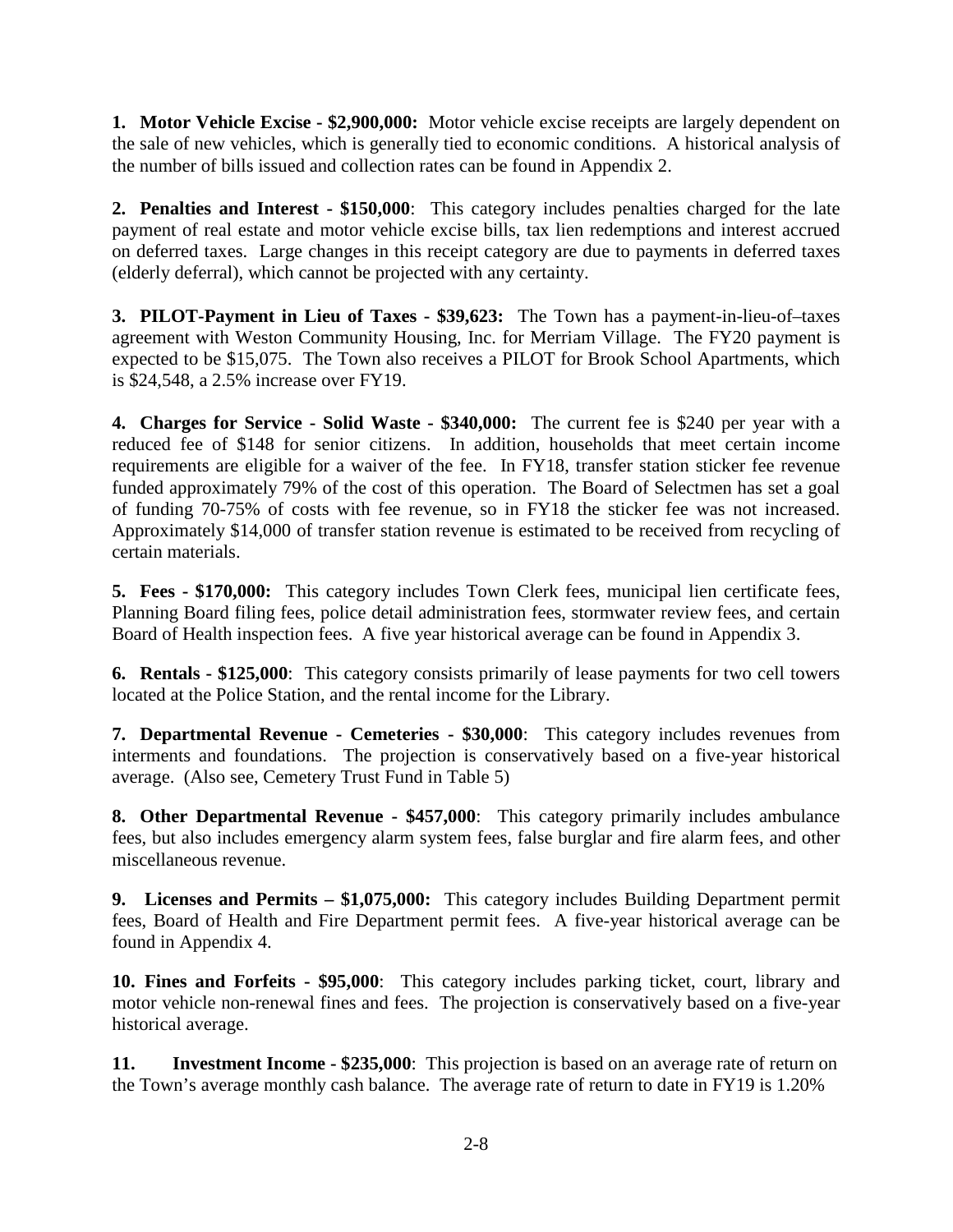**12. Miscellaneous- \$23,299**: Typically, there is unforeseen, non-budgeted miscellaneous income each fiscal year. FY20 miscellaneous non-recurring revenue has been budgeted to offset the \$23,299 bond premium that is required to be raised by revenue for a borrowing that took place after the Municipal Modernization Act of 2016 was enacted.

| Table 5                                                          | FY2017<br><b>ACTUAL</b> | FY2018<br><b>ACTUAL</b> | <b>FY2019</b><br>TAX RECAP   | <b>FY2020</b><br><b>PROJ</b> | \$CHG        | %CHG                  |
|------------------------------------------------------------------|-------------------------|-------------------------|------------------------------|------------------------------|--------------|-----------------------|
| <b>PRIOR YR BAL/OTHER</b>                                        |                         |                         |                              |                              |              |                       |
| unresv.fund bal. (free cash)                                     | \$2,540,000             | \$2,922,000             | \$2,500,000                  | \$3,000,000                  | \$500,000    | 20.0%                 |
| free cash for capital projects                                   | U                       | 0                       | 760,000                      |                              | (760,000)    | -100.0%               |
| overlay surplus<br>reserved for approp. (accrued inc. litigation | 335,000                 | 300,000                 | 325,000                      | 300,000                      | (25,000)     | $-7.7%$               |
| settlement)<br>reserved for appropriation (well litigation       | 7,500                   | 7,500                   | 7,500                        | 7,500                        |              |                       |
| settlement)                                                      | 125,000                 | 125,000                 | 125,000                      | 125,000                      |              |                       |
| cemetery trust fund                                              | 35,000                  | 35,000                  | 60,000                       | 60,000                       |              |                       |
| Josiah Smith Tavern trust fund                                   | 6,000                   | 6,000                   | 6,000                        | 6,000                        |              |                       |
| reappropriate continuing balances                                |                         |                         | 81,836                       |                              |              | $(81, 836) - 100.0\%$ |
| <b>Total Reserves</b>                                            | 3,048,500               | 3,395,500               | $$3,865,336 \mid $3,498,500$ |                              | (\$366, 836) | $-9.5%$               |

#### **Prior Year Balances/Other - Projections and Assumptions**

#### **Assumptions:**

**Prior Year Balances/Other - \$3,498,500:** This category includes those accounts that are either required by State law or established by Town Meeting. Appropriating funds from the accounts shown requires Town Meeting approval.

While not shown in this table, the Town Meeting annually votes to appropriate funds to a number of "continuing balance" accounts. These continuing balance accounts also function as a type of dedicated reserve account as the unexpended balance at the close of a fiscal year is carried forward to the next fiscal year. The Town established these continuing balance accounts to provide for annual level funding for a variety of capital type expenditures, such as facilities maintenance and technology-related replacements. The balances in these continuing balance accounts are shown in Appendix 5.

In addition, in 2017 the Board of Selectmen revised the reserve categories of the Reserve Policy to address specific needs. The status of the various Reserves is shown in Appendix 7.

**1. Unreserved Fund Balance/Free Cash - \$3,000,000:** The Department of Revenue certified Weston's Free Cash as of June 30, 2018 at \$5,066,454. Use of funds from the Free Cash account takes into consideration the Selectmen's recently adopted Reserve Policy to leave .75% of the prior year's operating budget as a reserve in that account.

Undesignated fund balance/free cash is largely a function of:

 $\triangleright$  prior year revenue collections in excess of estimates, and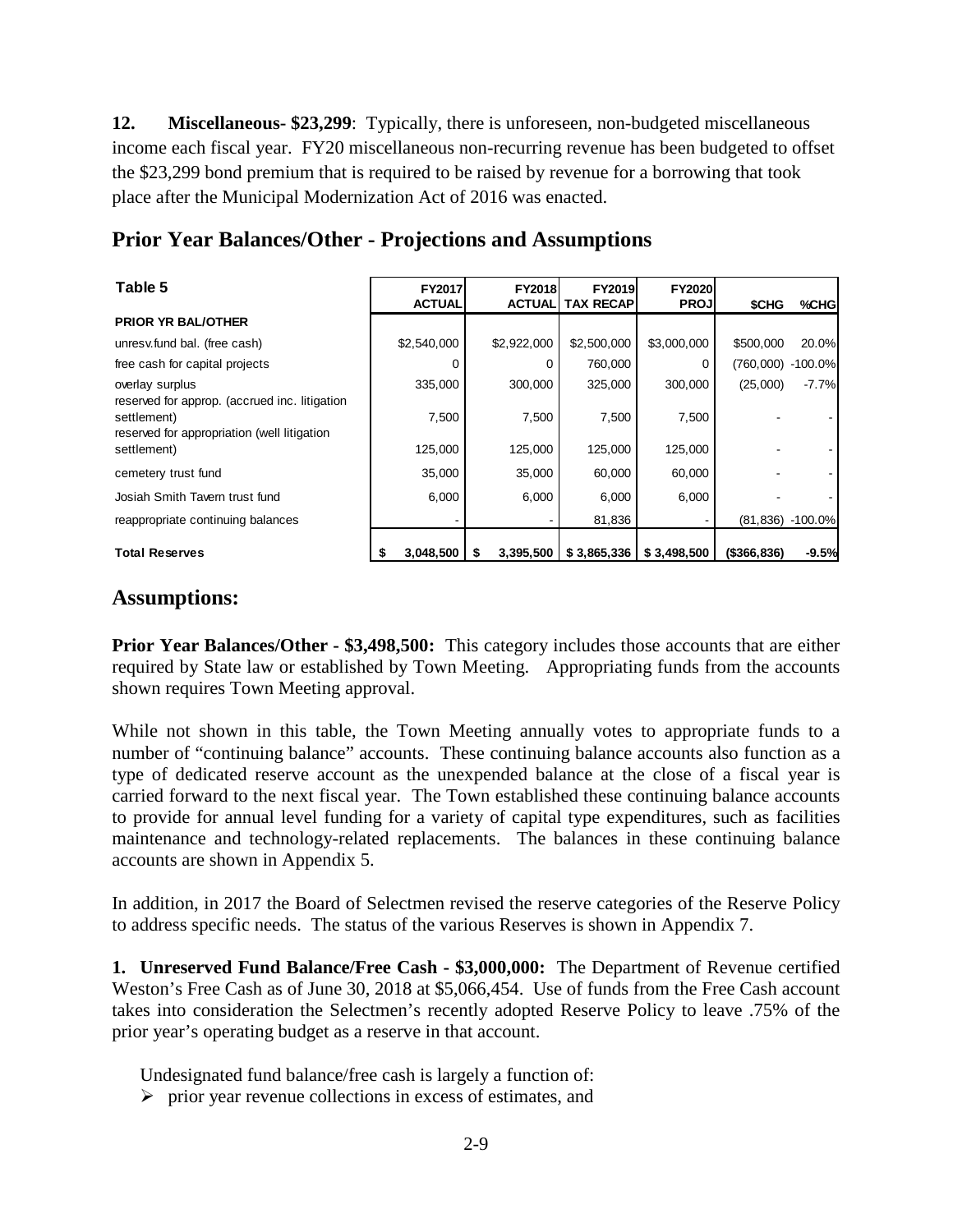$\triangleright$  prior year expenditures less than appropriations.

Appendix 6 provides a history of the Town's unreserved fund balance.

**2. Overlay Surplus - \$300,000:** A reserve for property tax abatements and exemptions is created each year by way of the Overlay account. Overlay Surplus becomes available when it is determined that all claims for abatements and exemptions of a specific fiscal year have been resolved. Per state statute, this amount must be formally voted by the Board of Assessors before it is available for appropriation. The Board of Assessors has voted to declare surplus of \$300,000 from the FY08 - FY18 Overlay accounts. The Reserve Policy calls for a reserve for property tax abatements of \$200,000 that is maintained in the overlay accounts.

**3. Reserved for Appropriation - Accrued Income - Well Litigation Settlement - \$7,500**: This reserve account reflects the investment income from a settlement with the Turnpike Authority over the pollution of Town wells. Over the last three years, this trust fund has earned an average of \$13,547 in investment income per year and has an accumulated balance of \$107,167 as of June 30, 2018. These funds can be used for any municipal purpose.

**4. Reserved for Appropriation - Well Litigation Settlement - \$125,000**: This reserve account reflects the principal from a settlement with the Turnpike Authority over the pollution of Town wells. When the Town's reserve policy was implemented in FY06, the Finance Committee proposed using funds from this account to help fund the reserve policy recommendations. The rationale was that this is an undesignated reserve account and town meeting would simply be transferring the funds over time to designated reserve accounts. Since then, an annual appropriation from the Well Litigation Settlement principal has been made. The balance in this account as of June 30, 2018 is \$163,373.

**5. Cemetery Trust Fund - \$60,000:** This trust fund is the income earned from the perpetual care charge paid by residents purchasing cemetery plots in the Weston Cemetery. The June 30, 2018 principal balance in the perpetual care fund is \$1,327,296.

**6. Josiah Smith Tavern Trust Fund - \$6,000**: This amount reflects the investment income from the Josiah Smith Tavern Trust Fund. The June 30, 2018 balance in this trust fund is \$270,052. This fund is a fully expendable trust fund.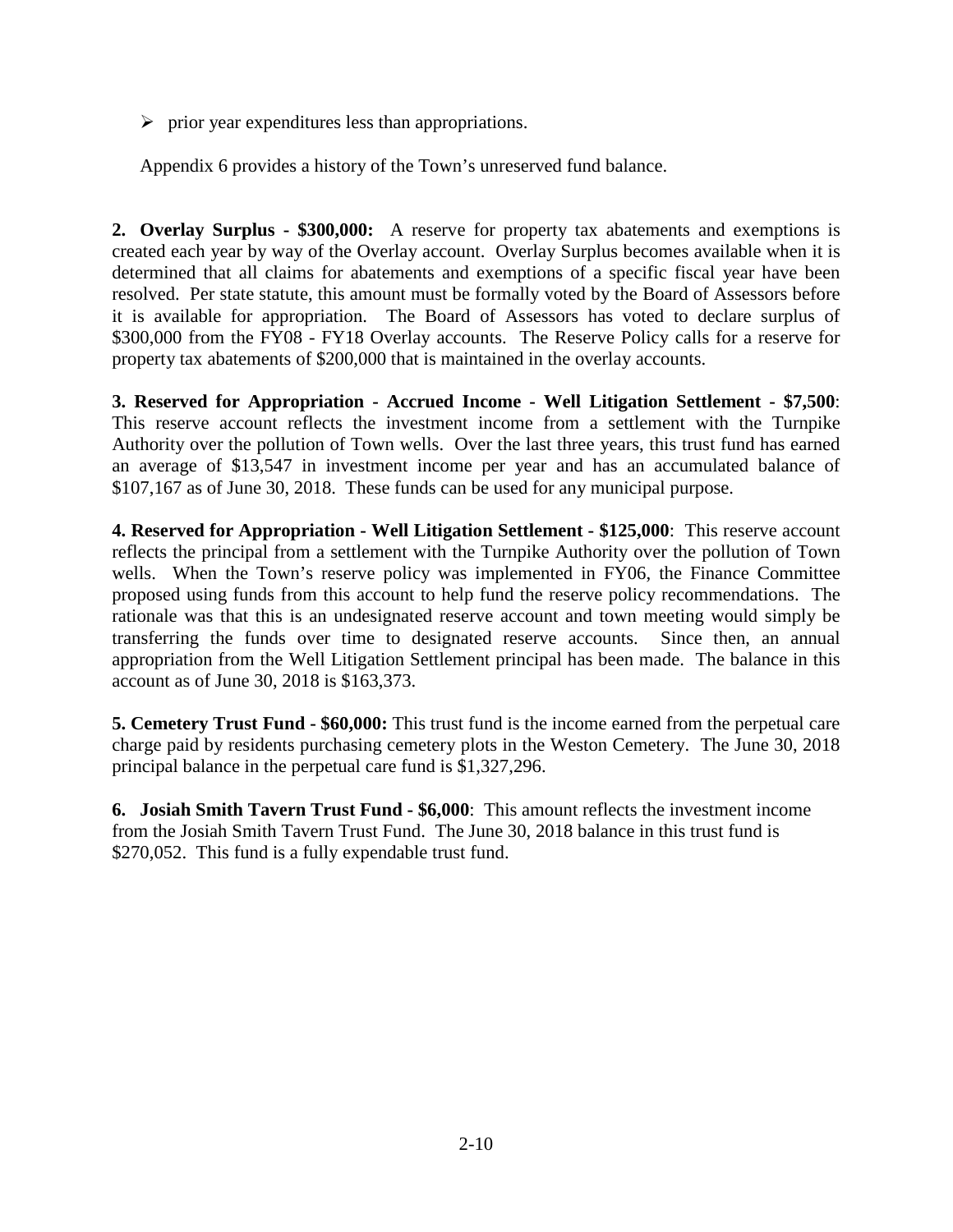#### **Reductions in Revenues - Projections and Assumptions**

| Table 6                                    | FY2017<br><b>ACTUAL</b> | <b>FY2018</b><br><b>ACTUALI</b> | <b>FY2019</b><br><b>TAX RECAP</b> | <b>FY2020</b><br><b>PROJ</b> | <b>SCHG</b> | %CHG    |
|--------------------------------------------|-------------------------|---------------------------------|-----------------------------------|------------------------------|-------------|---------|
| <b>REDUCTIONS IN REVENUES</b>              |                         |                                 |                                   |                              |             |         |
| cherry sheet assessments                   | \$295,111               | \$307,590                       | \$335,186                         | \$344,236                    | 9,050       | 2.7%    |
| cherry sheet offsets                       | 21,682                  | 21.119                          | 21,032                            | 21.600                       | 568         | 2.7%    |
| overlay (abatements)                       | 446.753                 | 427.107                         | 430.187                           | 450.000                      | 19.813      | 4.6%    |
| overlay deficits                           | -                       |                                 |                                   |                              |             |         |
| Bond Premium Post Modernization Act        |                         |                                 | 25,242                            | 23,299                       | (1, 943)    | $-7.7%$ |
| contribution to recreation enterprise fund | 514.069                 | 510.306                         | 531.256                           | 556.328                      | 25,072      | 4.7%    |
| <b>Total Reductions in Rev.</b>            | 1,277,615               | 1,266,122                       | \$1,342,903                       | \$1.395,463                  | \$52,560    | 3.9%    |

#### **Assumptions:**

**Reductions in Revenues - \$1,395,463:** This table reflects offsets to revenues for certain accounts that do not require Town Meeting appropriation but are, in fact, expenditures of the Town.

**1. State (Cherry Sheet) Assessments - \$344,236**: Cherry Sheet Assessments are charges levied for services provided to the Town by State and other governmental agencies (e.g., MBTA). These charges are projected to increase by 2.7% in FY20.

**2. State (Cherry Sheet) Offsets - \$21,600**: State Aid distributions (see Table 3) include certain State categorical grants. The programs that comprise this category include School Lunch and Library grants. These grants must be used for specific purposes and may be expended without Town Meeting appropriation. While they are a component of State Aid revenue (see Table 3), these amounts are shown as a reduction in revenue available for Town Meeting appropriation because of their specific categorical nature. This amount is projected to increase by 2.7% in FY20.

**3. Overlay - \$450,000**: The Overlay is a reserve account used for property tax abatements and statutory tax exemptions. The preliminary estimate for this account, subject to approval by the Board of Assessors, has been set at \$450,000. Approximately \$40,000 is to fund statutory tax exemptions that are granted to the elderly, infirm and veterans. The State reimburses the Town approximately \$8,500 for these exemptions. Any Overlay amount not needed in a particular year is released as overlay surplus by the Board of Assessors for use in funding future operating budgets (see Table 5). The Board of Assessors returned \$256,000 by vote to overlay surplus on October 30, 2018.

**4. Overlay Deficits - \$0:** There is no overlay deficit contemplated at this time. As recommended by the Reserve Policy, \$200,000 has been retained in the overlay account in case of an overlay deficit. The Town also has the ability to fund an overlay deficit from unused levy capacity.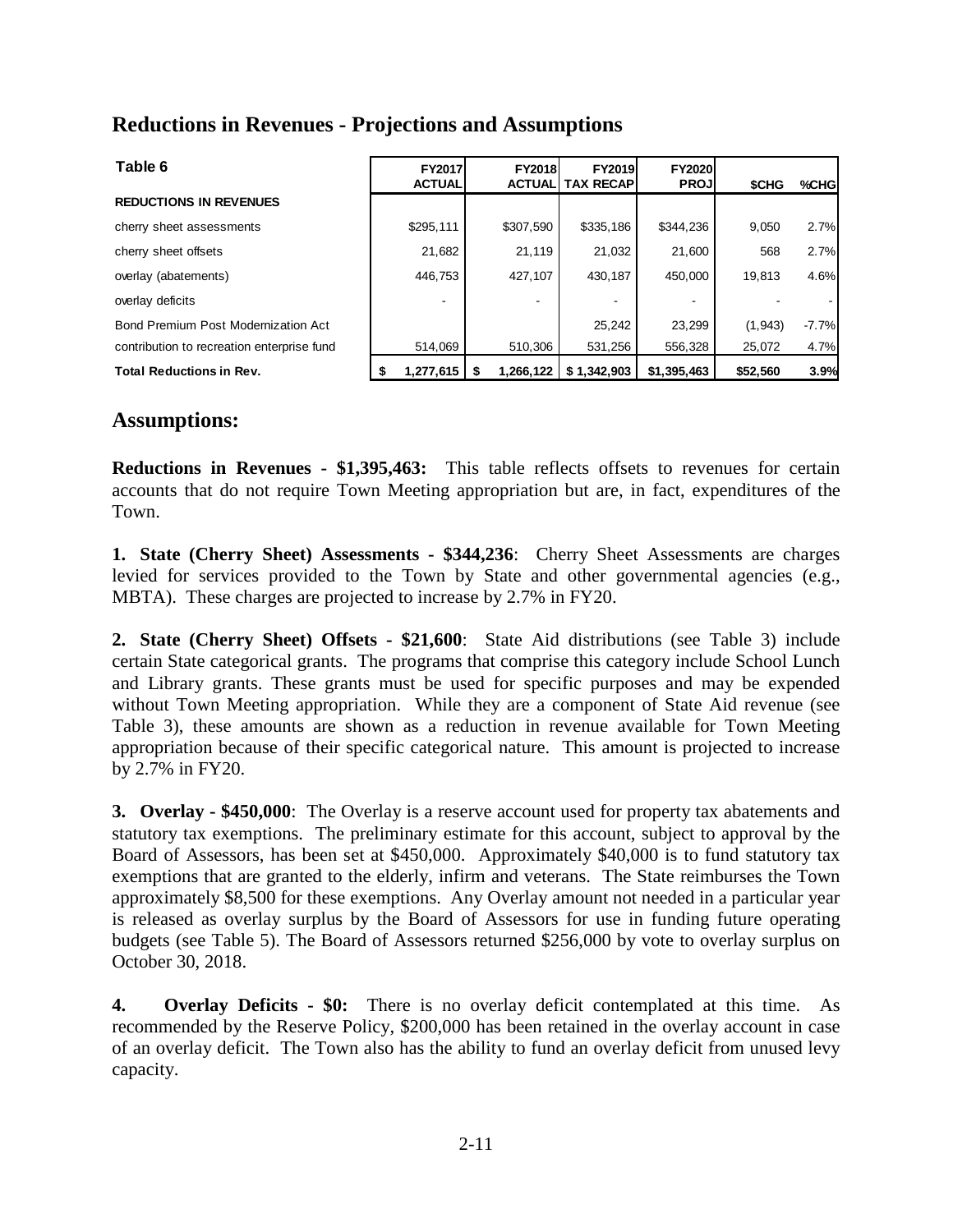**5. Bond Premium Post Modernization Act - \$23,299:** This revenue source is transferred from the Total Revenue Available for Appropriations and included in the \$146,418 bond premium offset that is Available for Excluded Debt Service.

**6. Contribution to Recreation Enterprise Fund - \$556,328:** Approximately 70% of the Recreation Department budget is covered by fee revenue. The remaining 30%, or \$556,328 allocated for FY20, is funded by the tax levy. We show this tax contribution in the "reduction in revenues" section since these funds are not otherwise available to fund the general fund portion of the budget.

#### **Other Revenues – Projections and Assumptions**

| Table 7                                            | <b>FY2017</b><br><b>ACTUAL</b> | <b>FY2018</b><br><b>ACTUAL</b> | <b>FY2019</b><br><b>TAX RECAPI</b> | <b>FY2020</b><br><b>PROJ</b> | <b>SCHG</b> | %CHG |
|----------------------------------------------------|--------------------------------|--------------------------------|------------------------------------|------------------------------|-------------|------|
| <b>OTHER REVENUES</b>                              |                                |                                |                                    |                              |             |      |
| transfer from water enterprise fund                | \$321.191                      | \$336,002                      | \$338.086                          | \$343.157                    | \$5.071     | 1.5% |
| transfer from brook school apts enterprise<br>fund | 208.270                        | 209.730                        | 189.025                            | 191.860                      | 2,835       | 1.5% |
| <b>Total Other Revenues</b>                        | 529,461                        | 545,732                        | 527,111                            | 535,018                      | 7,907       | 1.5% |

#### **Assumptions:**

- **1. Transfer from Water Enterprise Fund - \$343,157:** This is the amount that the Water Enterprise fund contributes to the General Fund to offset those Enterprise Fund expenses that are included in the General Fund (e.g., health insurance, pension, liability insurance, billing and collection costs, etc.). A 1.5% increase is projected.
- **2. Transfer from Brook School Apartments Enterprise Fund - \$191,860:** This is the amount that the Brook School Apartments Enterprise fund contributes to the General Fund to offset those Enterprise Fund expenses that are included in the General Fund (e.g., health insurance, pension, liability insurance, etc.). A 1.5% increase is projected.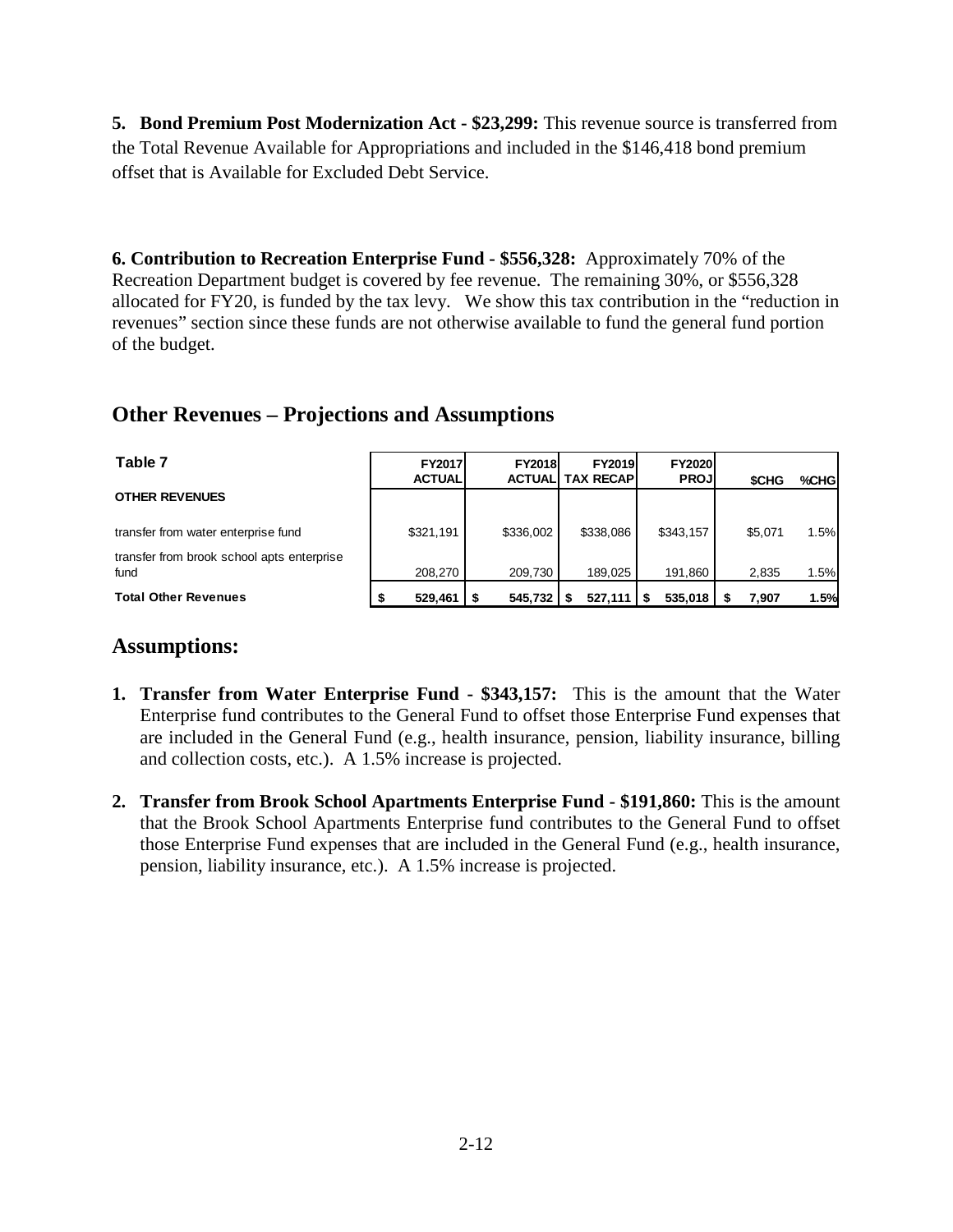#### **Available for Excluded Debt Service - Projections and Assumptions**

| Table 8                                       | <b>FY2017</b><br><b>ACTUAL</b> | <b>FY2018</b> | <b>FY2019</b><br><b>ACTUALI TAX RECAPI</b> | <b>FY2020</b><br><b>PROJ</b> | <b>SCHG</b> | %CHG         |
|-----------------------------------------------|--------------------------------|---------------|--------------------------------------------|------------------------------|-------------|--------------|
| <b>AVAILABLE FOR EXCL. DEBT SERVICE</b>       |                                |               |                                            |                              |             |              |
| school construction                           | \$665,538                      | \$665.538     | \$665,538                                  | \$665.535                    | ( \$3)      |              |
| Short Term Premium Offset                     |                                |               |                                            | 101.877                      | 101.877     |              |
| Long Term Premium Offset                      | 378.704                        | 145.450       | 159.479                                    | 146.418                      | (13,061)    | $-8.2%$      |
| <b>Total Available for Excl. Debt Service</b> | 1.044.242                      | 810.988       | 825.017                                    | 913.830                      | 88,813      | <b>10.8%</b> |

#### **Assumptions:**

- **1. School Construction - \$665,535:** This aid is a function of partial reimbursements for the High School renovation project. This amount, however, must be directly used to reduce the amount of the Proposition 2 ½ debt exclusion for this project and, therefore, is not available for appropriation for other purposes. The annual MSBA school construction payment of \$665,535 is classified as a revenue source to offset debt service in FY20. FY20 is the final fiscal year for this revenue source as the borrowing for this project will be complete.
- **2. Premium Offset - \$248,295:** Long- term borrowing premium received before the Municipal Modernization Act of 2016 and short- term borrowing premium is amortized over the life of a bond or note and is recorded as interest is paid down. The premium to be amortized in FY20 is \$146,418 for long term debt and \$101,877 for short term debt.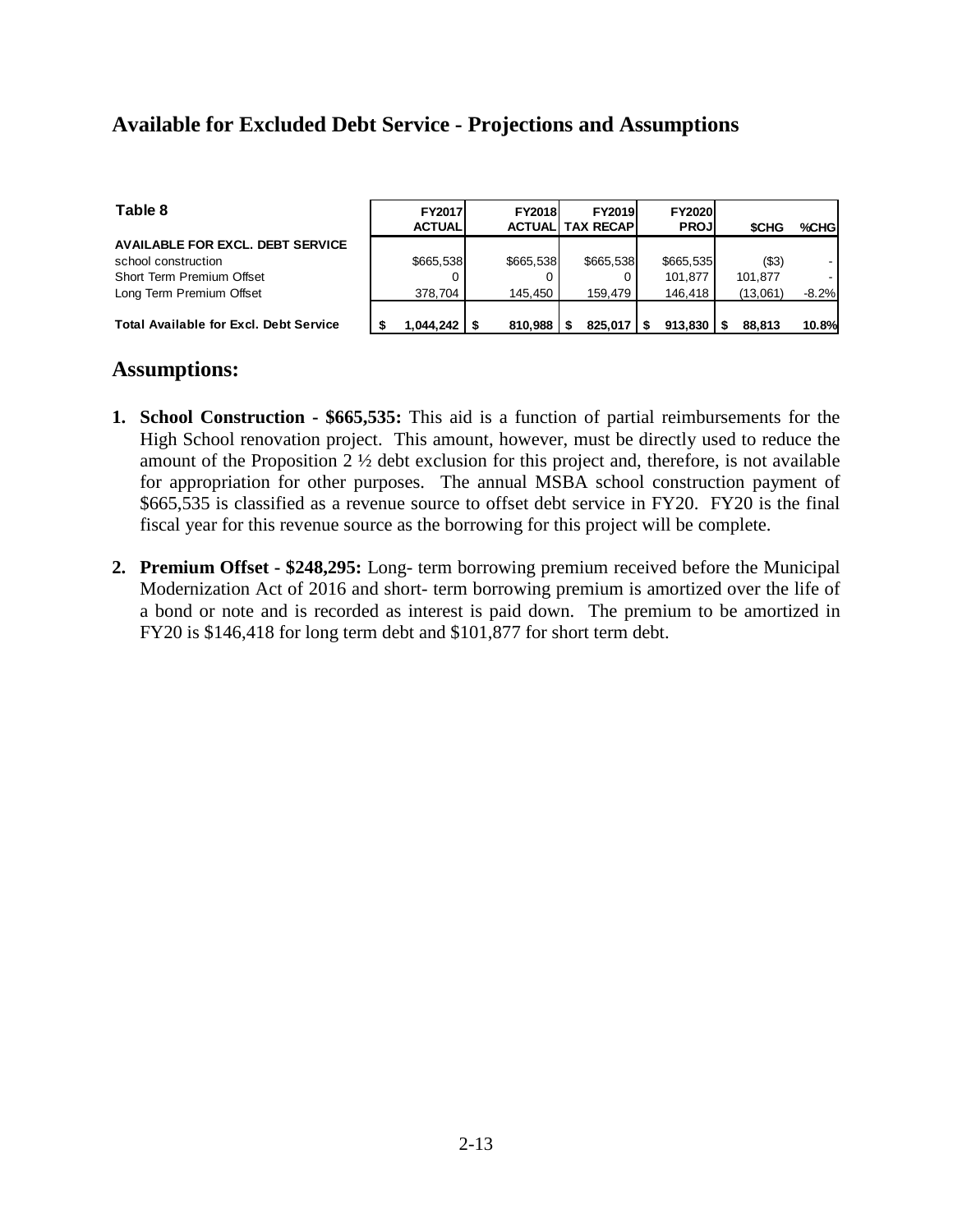|              |                 |                         |                         |                              |                   |                  |                      | <b>Allowable Amount</b> |                            |                              |                |
|--------------|-----------------|-------------------------|-------------------------|------------------------------|-------------------|------------------|----------------------|-------------------------|----------------------------|------------------------------|----------------|
|              |                 |                         |                         | Increase                     |                   | Exempt           | Community            | which may be            | <b>Unused</b>              | <b>Actual</b>                |                |
| Fiscal       | <b>Starting</b> | Annual 2 1/2% Amount of |                         | <b>From New</b>              | <b>Total Levy</b> | <b>Debt</b>      | <b>Preservation</b>  | Raised from the         | Levy                       | <b>Tax</b>                   |                |
| Year         | <b>Balance</b>  | Increase                |                         | <b>Override Construction</b> | Limit             | <b>Exclusion</b> | <b>Act Surcharge</b> | <b>Property Tax</b>     | Capacity                   | Levy                         | $% +/-$        |
| 1990         |                 |                         |                         |                              | \$16,400,270      | \$1,101,576      |                      | \$17,501,846            |                            |                              |                |
| 1991         | \$16,400,270    | \$410,007               | \$800,000               | \$138,363                    | \$17,748,640      | \$1,263,054      |                      | \$19,011,694            | \$95,980                   | \$18,915,714                 |                |
| 1992         | \$17,748,640    | \$443,716               | \$700,000               | \$86,219                     | \$18,978,575      | \$1,454,928      |                      | \$20,433,503            | \$87,498                   | \$20,346,005                 | 7.56%          |
| 1993         | \$18,978,575    | \$474,464               | \$0                     | \$203,406                    | \$19,656,445      | \$1,463,929      |                      | \$21,120,374            | \$347,706                  | \$20,772,668                 | 2.10%          |
| 1994         | \$19,656,445    | \$491,411               | \$200,000               | \$261,247                    | \$20,609,103      | \$1,483,922      |                      | \$22,093,025            | \$366,096                  | \$21,726,929                 | 4.59%          |
| 1995         | \$20,609,103    | \$515,228               | \$300,000               | \$455,789                    | \$21,880,120      | \$1,884,404      |                      | \$23,764,524            | \$899,271                  | \$22,865,253                 | 5.24%          |
| 1996         | \$21,880,120    | \$547,003               | \$0                     | \$474,531                    | \$22,901,654      | \$2,270,573      |                      | \$25,172,227            | \$686,855                  | \$24,485,372                 | 7.09%          |
| 1997         | \$22,901,654    | \$572,541               | \$0                     | \$460,225                    | \$23,934,420      | \$2,392,836      |                      | \$26,327,256            | \$727,019                  | \$25,600,237                 | 4.55%          |
| 1998         | \$23,934,420    | \$598,361               | \$0                     | \$654,277                    | \$25,187,058      | \$2,439,162      |                      | \$27,626,220            | \$598,084                  | \$27,028,136                 | 5.58%          |
| 1999         | \$25,187,058    | \$629,676               | \$0                     | \$732,355                    | \$26,549,089      | \$2,816,518      |                      | \$29,365,607            | \$702,499                  | \$28,663,108                 | 6.05%          |
| 2000         | \$26,549,089    | \$663,727               | \$0                     | \$682,631                    | \$27,895,447      | \$2,806,386      |                      | \$30,701,833            | \$880,621                  | \$29,821,212                 | 4.04%          |
| 2001         | \$27,895,447    | \$697,386               | \$590,000               | \$676,910                    | \$29,859,743      | \$4,083,299      |                      | \$33,943,042            | \$1,143,212                | \$32,799,830                 | 9.99%          |
| 2002         | \$29,859,743    | \$746,494               | \$500,000               | \$1,140,934                  | \$32,247,171      | \$4,625,636      | \$935,343            | \$37,808,150            | \$667,493                  | \$37,140,657 13.23%          |                |
| 2003         | \$32,247,171    | \$806,179               | \$0                     | \$1,222,514                  | \$34,275,864      | \$5,556,443      | \$1,051,629          | \$40,883,936            | \$258,924                  | \$40,625,012                 | 9.38%          |
| 2004         | \$34,275,864    | \$856,897               | \$0                     | \$1,944,757                  | \$37,077,518      | \$5,599,897      | \$1,122,336          | \$43,799,751            | \$1,056,079                | \$41,621,336                 | 2.45%          |
| 2005         | \$37,077,518    | \$926,938               | \$0                     | \$1,051,747                  | \$39,056,203      | \$5,664,033      | \$1,189,090          | \$45,909,326            | \$961,844                  | \$43,758,392                 | 5.13%          |
| 2006         | \$39,056,203    |                         | \$976,405 \$1,370,000   | \$1,322,894                  | \$42,725,502      | \$5,921,946      | \$1,315,380          | \$49,962,828            | \$334,825                  | \$48,312,623 10.41%          |                |
| 2007         | \$42,725,502    |                         | \$1,068,138 \$1,100,000 | \$1,420,504                  | \$46,314,144      | \$6,476,639      | \$1,487,807          | \$54,278,591            | \$1,348,450                | \$51,442,333                 | 6.48%          |
| 2008         | \$46,314,143    | \$1,157,854             | \$0                     | \$1,049,715                  | \$48,521,712      | \$7,463,699      | \$1,487,807          | \$57,473,218            | \$1,544,858                | \$54,440,553                 | 5.83%          |
| 2009         | \$48,521,712    | \$1,213,043             | \$0                     | \$1,154,030                  | \$50,888,785      | \$7,391,435      | \$1,559,964          | \$59,840,184            | \$1,281,886                | \$56,998,334                 | 4.70%          |
| 2010         | \$50,888,786    | \$1,271,421             | \$0                     | \$1,105,302                  | \$53,265,509      | \$7,205,908      | \$1,592,001          | \$62,063,418            | \$2,396,087                | \$58,075,330                 | 1.89%          |
| 2011         | \$53,265,509    | \$1,331,638             | \$0                     | \$1,470,272                  | \$56,067,419      | \$6,810,118      | \$1,640,490          | \$64,518,027            | \$2,956,970                | \$59,920,567                 | 3.18%          |
| 2012         | \$56,067,419    | \$1,401,685             | \$0                     | \$897,752                    | \$58,339,946      | \$7,266,714      | \$1,730,733          | \$67,337,393            | \$2,350,404                | \$63,256,256                 | 5.57%          |
| 2013         | \$58,339,946    | \$1,458,499             | \$0                     | \$1,156,485                  | \$60,954,930      | \$6,747,256      | \$1,774,072          | \$69,476,258            | \$3,278,851                | \$64,423,334                 | 1.85%          |
| 2014         | \$60,954,930    | \$1,523,873             | \$0                     | \$1,020,267                  | \$63,499,070      | \$7,671,685      | \$1,876,970          | \$73,047,725            | \$3,180,739                | \$67,990,016                 | 5.54%          |
| 2015         | \$63,499,070    | \$1,587,477             | \$0                     | \$1,196,208                  | \$66,282,755      | \$7,027,037      | \$1,899,998          | \$75,209,790            | \$4,388,793                | \$68,920,999                 | 1.37%          |
| 2016         | \$66,282,755    | \$1,657,069             | \$0                     | \$927,176                    | \$68,867,000      | \$8,105,064      | \$1,966,817          | \$78,938,881            | \$5,696,394                | \$71,275,670                 | 3.42%          |
| 2017         | \$68,867,000    | \$1,721,675             | \$0                     | \$1,192,004                  | \$71,780,679      | \$8,084,603      | \$2,030,978          | \$81,896,260            | \$6,196,698                | \$73,668,584                 | 3.36%          |
| 2018<br>2019 | \$71,780,679    | \$1,794,517             | \$0<br>\$0              | \$1,246,222<br>\$1,398,864   | \$74,821,418      | \$8,094,771      | \$2,257,848          | \$85,174,037            | \$7,654,592<br>\$9,130,624 | \$75,261,597<br>\$76,876,659 | 2.16%<br>2.15% |
|              | \$74,821,418    | \$1,870,535             |                         |                              | 78,090,818        | \$7,916,465      | \$2,306,300          | \$88,313,583            |                            |                              |                |

### **Appendix 1: Levy Limit 30-Year History: Fiscal Years 1990-2019**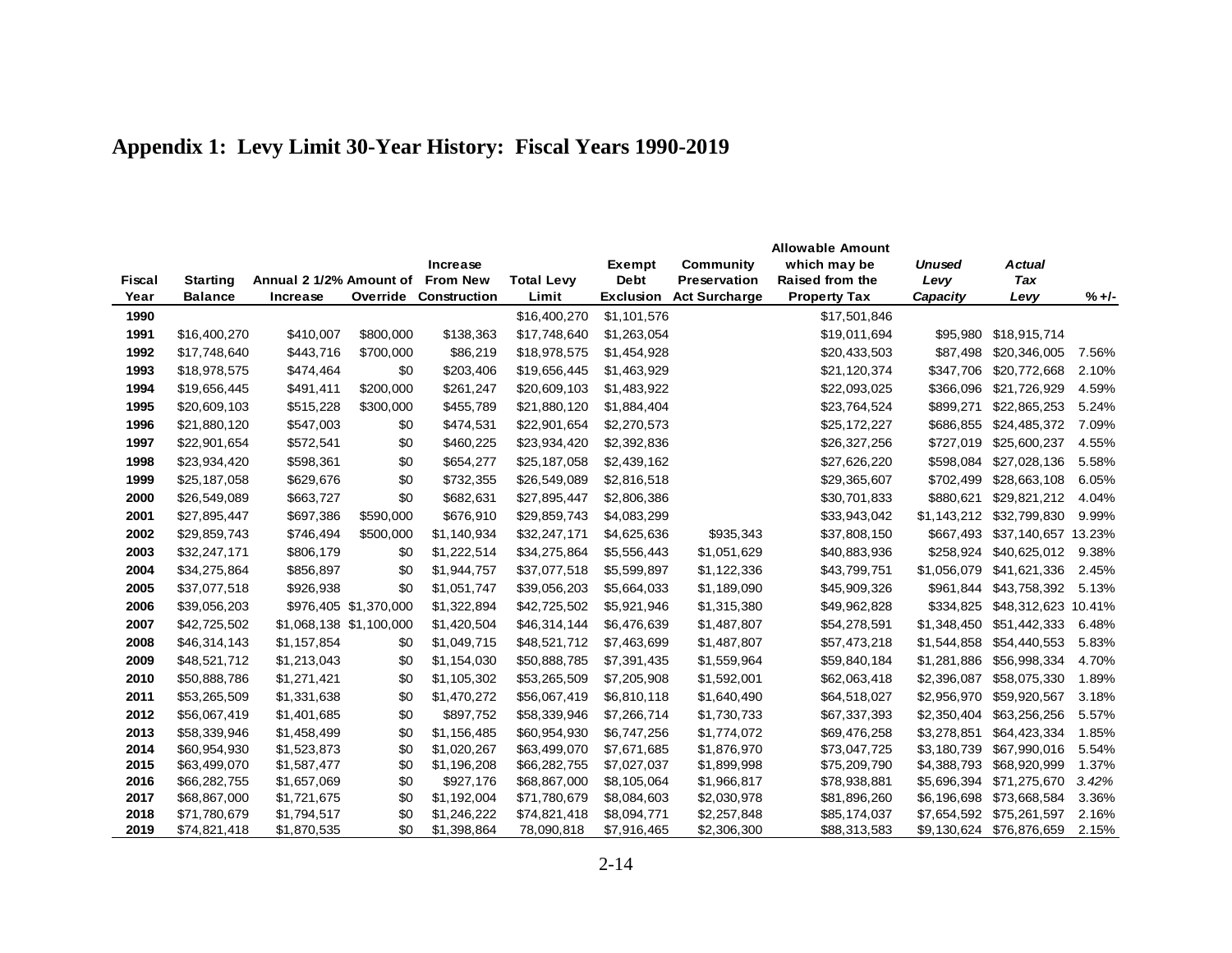|                       |                | FY2015                 |          |                                   |                         | FY2016           |          |                                   |                      | FY2017           |           |                                   |                | FY2018           |          |            |
|-----------------------|----------------|------------------------|----------|-----------------------------------|-------------------------|------------------|----------|-----------------------------------|----------------------|------------------|-----------|-----------------------------------|----------------|------------------|----------|------------|
|                       |                |                        | Avg. per | late                              |                         |                  | Avg. per | late                              |                      |                  | Avg. per  | late                              |                |                  | Avg. per | late       |
| Comm.#                |                | # of bills Amt. billed | bill     | commitment # of bills Amt. billed |                         |                  | bill     | commitment # of bills Amt. billed |                      |                  | bill      | commitment # of bills Amt. billed |                |                  | bill     | commitment |
| $\overline{2}$        |                |                        |          |                                   |                         |                  |          |                                   |                      |                  |           |                                   |                |                  |          |            |
| 3<br>$\overline{4}$   | 366            | 147,829                | 404      | 2014                              | 355                     | 133,587          | 376      | 2015                              | 332                  | 144,408          | 435       | 2016                              | 344            | 145,115          | 422      | 2017       |
| 5                     | 359            | 89,106                 | 248      | 2014                              | 333                     | 103,281          | 310      | 2015                              | 334                  | 88,579           | 265       | 2016                              | 349            | 95,943           | 275      | 2017       |
| 6                     | 261            | 40,612                 | 156      | 2014                              | 338                     | 55,120           | 163      | 2015                              | 348                  | 54,334           | 156       | 2016                              | 373            | 66,419           | 178      | 2017       |
| $\overline{7}$        | 273            | 17,377                 | 64       | 2014                              | 135                     | 10,244           | 76       | 2015                              | 227                  | 16,604           | 73        | 2016                              | 288            | 22,193           | 77       | 2017       |
| 8<br>$\boldsymbol{9}$ |                |                        |          |                                   | 110                     | 5,496            | 50       | 2015                              |                      |                  |           |                                   |                |                  |          |            |
| 901                   |                |                        |          |                                   |                         |                  |          |                                   |                      |                  |           |                                   |                |                  |          |            |
| 901                   |                |                        |          |                                   |                         |                  |          |                                   |                      |                  |           |                                   |                |                  |          |            |
| 901                   |                |                        |          |                                   |                         |                  |          |                                   |                      |                  |           |                                   |                |                  |          |            |
| 902                   |                |                        |          |                                   |                         |                  |          |                                   |                      |                  |           |                                   |                |                  |          |            |
| 903                   |                |                        |          |                                   |                         |                  |          |                                   |                      |                  |           |                                   |                |                  |          |            |
| 903<br>906            |                |                        |          |                                   |                         |                  |          |                                   |                      |                  |           |                                   |                |                  |          |            |
| 50                    |                |                        |          |                                   |                         |                  |          |                                   |                      |                  |           |                                   |                |                  |          |            |
| 99                    |                |                        |          |                                   |                         |                  |          |                                   |                      |                  |           |                                   | 9              | 1,568            | 174      | 2018       |
| 101                   | 3              | 1276.25                | 425      | 2015                              | $\overline{\mathbf{A}}$ | 239              | 60       | 2016                              |                      |                  |           |                                   | $\overline{2}$ | 211              | 106      | 2018       |
| 102                   |                |                        |          |                                   |                         |                  |          |                                   |                      |                  |           |                                   | $\overline{2}$ | 119              | 59       | 2018       |
| 103<br>104            | $\overline{1}$ | 416.77                 | 417      | 2014                              |                         |                  |          |                                   | $\mathbf{1}$         | 151              | 151       | 2016                              |                |                  |          |            |
| 105                   |                |                        |          |                                   |                         |                  |          |                                   |                      |                  |           |                                   |                |                  |          |            |
| 106                   |                |                        |          |                                   |                         |                  |          |                                   |                      |                  |           |                                   |                |                  |          |            |
| 107                   |                |                        |          |                                   |                         |                  |          |                                   |                      |                  |           |                                   |                |                  |          |            |
| 108                   |                |                        |          |                                   |                         |                  |          |                                   |                      |                  |           |                                   |                |                  |          |            |
| 9<br>10               |                |                        |          |                                   |                         |                  |          |                                   |                      |                  |           |                                   |                |                  |          |            |
| 11                    |                |                        |          |                                   |                         |                  |          |                                   |                      |                  |           |                                   |                |                  |          |            |
| 12                    |                |                        |          |                                   |                         |                  |          |                                   |                      |                  |           |                                   |                |                  |          |            |
| 13                    |                |                        |          |                                   |                         |                  |          |                                   |                      |                  |           |                                   |                |                  |          |            |
| $\blacktriangleleft$  | 9,537          | 2,138,233              | 224      | 2015                              | 9723                    | 2,337,832        | 240      | 2016                              | 9672                 | 2,320,626        | 240       | 2017                              | 9619           | 2,390,166        | 248      | 2018       |
| $\overline{c}$        | 537            | 353,297                | 658      | 2015                              | 386                     | 239,678          | 621      | 2016                              | 368                  | 274,091          | 745       | 2017                              | 559            | 393,665          | 704      | 2018       |
| 3<br>$\overline{4}$   | 376            | 182,380                | 485      | 2015                              |                         |                  |          |                                   | 522                  | 278,312          | 533       | 2017                              | 372            | 213,152          | 573      | 2018       |
| 5                     |                |                        |          |                                   |                         |                  |          |                                   |                      |                  |           |                                   |                |                  |          |            |
| 6                     |                |                        |          |                                   |                         |                  |          |                                   |                      |                  |           |                                   |                |                  |          |            |
| $\overline{7}$        |                |                        |          |                                   |                         |                  |          |                                   |                      |                  |           |                                   |                |                  |          |            |
| 8                     |                |                        |          |                                   |                         |                  |          |                                   |                      |                  |           |                                   |                |                  |          |            |
| 9                     | 9<br>$\Delta$  | 1380                   | 153      | 2015                              |                         |                  |          |                                   |                      |                  |           |                                   |                |                  |          |            |
| 99<br>102             |                | 3825                   | 956      | 2015                              |                         |                  |          |                                   | 11<br>$\overline{c}$ | 1665<br>155      | 151<br>78 | 2017<br>2017                      |                |                  |          |            |
| 104                   |                |                        |          |                                   |                         |                  |          |                                   |                      |                  |           |                                   |                |                  |          |            |
| 105                   |                |                        |          |                                   |                         |                  |          |                                   |                      |                  |           |                                   |                |                  |          |            |
| 106                   |                |                        |          |                                   |                         |                  |          |                                   |                      |                  |           |                                   |                |                  |          |            |
| totals                |                | 11,726 2,975,732       | 254      |                                   |                         | 11,384 2,885,477 | 253      |                                   |                      | 11,817 3,178,925 | 269       |                                   |                | 11,917 3,328,551 | 279      |            |

### **Appendix 2: Motor Vehicle Excise Revenue**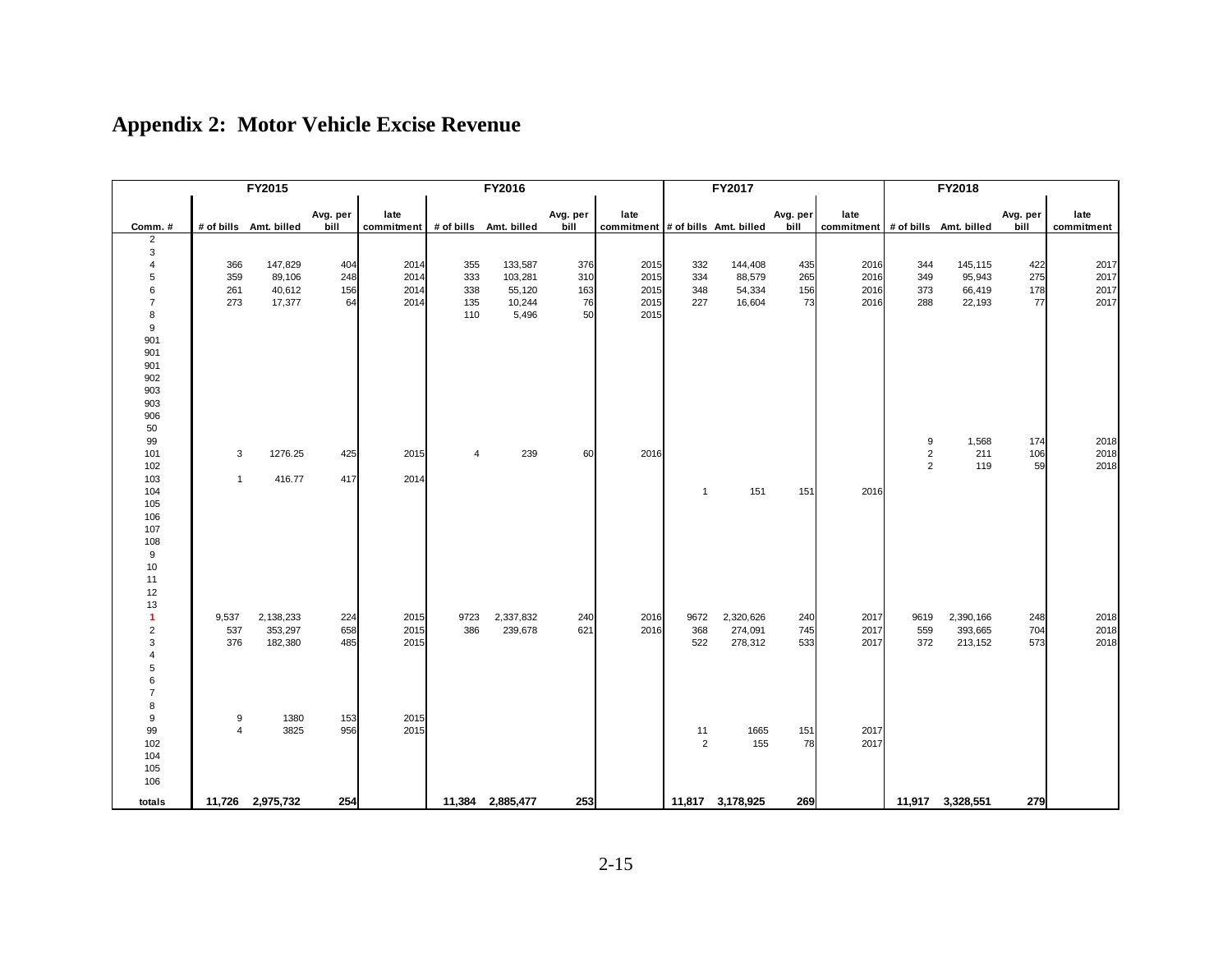# **Appendix 3: Fees**

|                                              | Actual      | Actual      | Actual      | Actual      | Actual      | Proj.       | Proj        | FY14-18 |
|----------------------------------------------|-------------|-------------|-------------|-------------|-------------|-------------|-------------|---------|
|                                              | <b>FY14</b> | <b>FY15</b> | <b>FY16</b> | <b>FY17</b> | <b>FY18</b> | <b>FY19</b> | <b>FY20</b> | average |
| municipal liens (Finance)                    | 9,875       | 9,650       | 11,025      | 9,400       | 8,975       | 8,000       | 8,000       | 9,785   |
| alarm systems - one-time initial fee (Fire)  | 5,810       | 6,200       | 6,600       | 3,550       | 2,600       | 2,500       | 2,500       | 4,952   |
| pay as you throw-bags (DPW)                  | 0           | 0           | 8,750       | 1,250       | 0           | 0           | 0           | 2,000   |
| town clerk fees/service (Clerk)              | 11,241      | 12,477      | 12,277      | 11,545      | 13,700      | 10,000      | 10,000      | 12,248  |
| town clerk fees/justice of the peace (Clerk) | 400         | 400         | 1,520       | 600         | 1,100       | 0           | 0           | 804     |
| board of appeals                             | 8,300       | 6,750       | 11,000      | 58,700      | 6,675       | 15,000      | 15,000      | 18,285  |
| planning board-advertising                   |             |             |             | 100         | 600         | 0           | 0           | 350     |
| planning board- prints & plans               |             |             |             | 200         | 0           | 0           | 0           | 100     |
| planning board filings                       | 21,960      | 9,150       | 15,200      | 19,150      | 11,855      | 12,000      | 12,000      | 15,463  |
| Brook School laundry receipts                |             |             |             | 200         | 0           | 0           | 0           | 100     |
| police misc.                                 | 1,946       | 1,837       | 2,139       | 1,970       | 1,867       | 1,000       | 1,000       | 1,952   |
| Fire - Banner fees                           | 200         | 1,150       | 950         | 1,150       | 1,100       | 1,000       | 1,000       | 910     |
| engineer prints & plans (DPW)                | 910         | 750         | 880         | 723         | 305         | 500         | 500         | 714     |
| conservation-sale of firewood                | 295         | 384         | 125         | 50          | 100         | $\Omega$    | 0           | 191     |
| conservation-community gardens               | 1,530       | 1,533       | 1,598       | 1,823       | 1,755       | 1,000       | 1,000       | 1,648   |
| police detail                                | 39,581      | 25,387      | 38,652      | 86,072      | 73,030      | 70,000      | 70,000      | 52,544  |
| constable fees (Police)                      | 105         | 60          | 15          | 10          | 80          | 0           | 0           | 54      |
| <b>BOH</b> soil testing fee                  | 20,250      | 28,400      | 30,725      | 19,800      | 23,550      | 20,000      | 20,000      | 24,545  |
| <b>BOH Title 5 fee</b>                       | 4,850       | 4,425       | 5,175       | 4,050       | 3,600       | 4,000       | 4,000       | 4,420   |
| historical commission-demolition app.        | 2,850       | 3,375       | 2,100       | 2,850       | 2,255       | 2,000       | 2,000       | 2,686   |
| emergency alarm fees* (Fire)                 | 69,000      | 17,700      | 18,000      | 17,400      | 0           | 18,000      | 18,000      | 24,420  |
| stormwater review fees (DPW)                 | 21,850      | 22,350      | 28,600      | 8,000       | 9,200       | 5,000       | 5,000       | 18,000  |
| <b>TOTAL</b>                                 | 220,953     | 151,977     | 195,331     | 248,593     | 162,347     | 170,000     | 170.000     | 196,170 |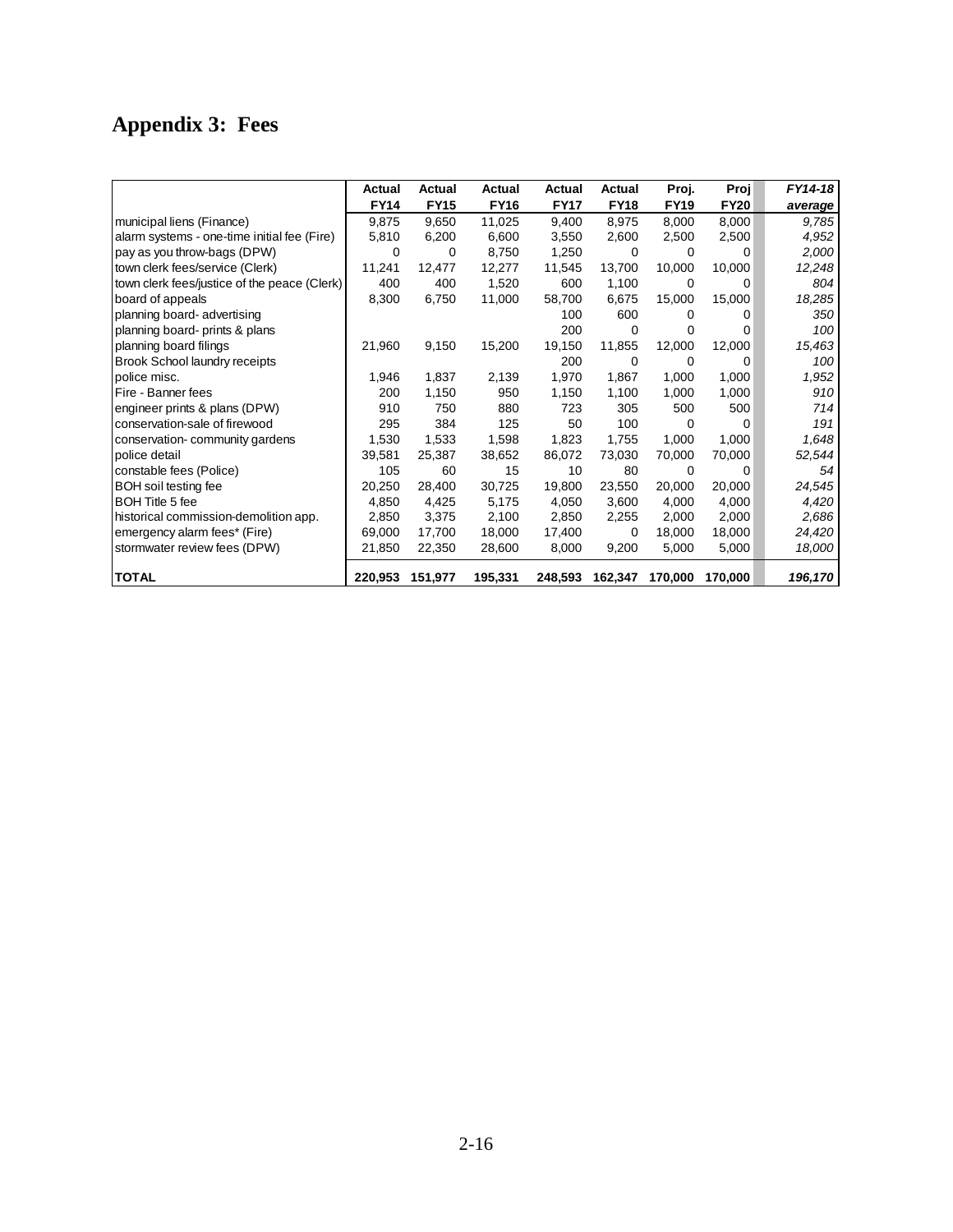# **Appendix 4: Permits and Licenses Revenue**

| <b>BUILDING DEPT. FEES</b>                     | Actual      | Actual      | Actual      | Actual      | Actual                                                                | <b>Budget</b>            | <b>Budget</b> | FY14-18   |
|------------------------------------------------|-------------|-------------|-------------|-------------|-----------------------------------------------------------------------|--------------------------|---------------|-----------|
| <b>Bldg. Permits</b>                           | <b>FY14</b> | <b>FY15</b> | <b>FY16</b> | <b>FY17</b> | <b>FY18</b>                                                           | <b>FY19</b>              | <b>FY20</b>   | average   |
| July                                           | 33,833      | 41,811      | 39,268      | 33,899      | 31,926                                                                | 66,250                   | 66,250        | 36.147    |
| August                                         | 108,393     | 41,884      | 46,610      | 124,389     | 114,217                                                               | 66,250                   | 66,250        | 87,099    |
| September                                      | 92,947      | 77,833      | 64,876      | 115,178     | 83,929                                                                | 66,250                   | 66,250        | 86,953    |
| October                                        | 59,606      | 54,575      | 122,162     | 39,798      | 54,130                                                                | 66,250                   | 66,250        | 66,054    |
| November                                       | 52,634      | 67,903      | 105,159     | 36,799      | 84,972                                                                | 66,250                   | 66,250        | 69,493    |
| December                                       | 120,375     | 149,501     | 103,727     | 74,006      | 64,988                                                                | 66,250                   | 66,250        | 102,519   |
| January                                        | 61,413      | 62,803      | 37,294      | 32,035      | 25,375                                                                | 66,250                   | 66,250        | 43,784    |
| February                                       | 96,056      | 27,611      | 33,857      | 77,906      | 51,547                                                                | 66,250                   | 66,250        | 57,395    |
| March                                          | 75,579      | 96,727      | 70,465      | 37,526      | 39,500                                                                | 66,250                   | 66,250        | 63,959    |
| April                                          | 32,001      | 156,228     | 55,574      | 37,561      | 66,985                                                                | 66,250                   | 66,250        | 69,670    |
| May                                            | 193,779     | 103,339     | 164,836     | 56,814      | 141,820                                                               | 66,250                   | 66,250        | 132,118   |
| June                                           | 104,665     | 100,462     | 91,600      | 32,690      | 62,285                                                                | 66,250                   | 66,250        | 78,340    |
| <b>Bldg. Permits Subtotal</b>                  | 1,031,281   | 980,677     | 935,428     | 698,601     | 821,674                                                               | 795,000                  | 795,000       | 893,532   |
|                                                |             |             |             |             |                                                                       |                          |               |           |
| Wiring inspection fees                         | 133,078     | 79,065      | 77,655      | 93,481      | 85,309                                                                | 70,000                   | 70,000        | 93,718    |
| Gas/plumbing fees                              | 47,705      | 61,765      | 57,650      | 49,010      | 56,510                                                                | 35,000                   | 35,000        | 54,528    |
| Sheetmetal fees                                | 19,389      | 18,869      | 19,536      | 20,004      | 19,673                                                                | 20,000                   | 20,000        | 19,494    |
| <b>TOTAL BLDG. DEPT. FEES</b>                  | 1,231,453   | 1,140,376   | 1,090,269   | 861,096     | 983,166                                                               | 920,000                  | 920,000       | 1,061,272 |
|                                                |             |             |             |             |                                                                       |                          |               |           |
| <b>BOARD OF HEALTH FEES</b>                    |             |             |             |             |                                                                       |                          |               |           |
| <b>Bd of Health permits</b>                    | 67,895      | 62,275      | 65,720      | 53,670      | 62,545                                                                | 43,000                   | 43,000        | 62,421    |
| Bd of Health septic system application permits | 47,625      | 41,300      | 48,550      | 45,850      | 44,050                                                                | 30,000                   | 30,000        | 45,475    |
| <b>TOTAL BD OF HEALTH FEES</b>                 | 115,520     | 103,575     | 114,270     | 99,520      | 106,595                                                               | 73,000                   | 73,000        | 107,896   |
|                                                |             |             |             |             |                                                                       |                          |               |           |
| <b>TOTAL FEES</b>                              | 1,346,973   | 1,243,951   | 1,204,539   | 960,616     | 1,089,761                                                             | 993,000                  | 993,000       | 1,169,168 |
|                                                |             |             |             |             |                                                                       |                          |               |           |
| <b>Permits &amp; Licenses</b>                  |             |             |             |             |                                                                       |                          |               |           |
| victuallers/liquor licenses (Selectmen)        | 12,160      | 10,850      | 10,550      | 17,150      | 13,400                                                                | 10,000                   | 10,000        | 12,822    |
| general club licenses                          |             |             |             | (25)        |                                                                       |                          |               | $-13$     |
| town clerk licenses                            | 520         | 450         | 680         | 560         | 795                                                                   | 500                      | 500           | 601       |
| <b>Bd of Health licenses</b>                   | 18,300      | 16,900      | 18,525      | 16,300      | 12,100                                                                | 15,000                   | 15,000        | 16.425    |
| dog licenses (ACO)                             | 14,601      | 16,131      | 16,950      | 14,590      | 15,990                                                                | 13,000                   | 13,000        | 15,652    |
| commercial dog walker licenses                 | 28,025      | 25,450      | 26,375      | 29,400      | 30,665                                                                | 15,000                   | 15,000        | 27,983    |
| firearm permits (Police)                       | 2,450       | 2,175       | 2,125       | 2,875       | 2,650                                                                 | 2,100                    | 2,100         | 2,455     |
| sealer weights measures permits (Building)     | 3,005       | 1,640       | 2,045       | 2,300       | 1,575                                                                 | 250                      | 250           | 2,113     |
| cable rental permits (Selectmen)               | 1,888       | 1,862       | 1,834       | 1,841       | 1,939                                                                 | 1,500                    | 1,500         | 1,873     |
| street opening permits (DPW)                   | 12,400      | 13,550      | 12,150      | 2,850       | 3,450                                                                 | 2,000                    | 2,000         | 8,880     |
| ch. 148 fire permits (Fire)                    | 4,000       | 6,964       | 4,800       | 5,764       | 5,600                                                                 | 3,500                    | 3,500         | 5,426     |
| oil burner install permits (Fire)              | 425         | 300         | 400         | 575         | 250                                                                   | 500                      | 500           | 390       |
| fire alarm system permits (Fire)               | 19,732      | 17,647      | 16,122      | 16,149      | 16,420                                                                | 9,500                    | 9,500         | 17,214    |
| trench/excavation permits (DPW & BOH)          | 11,570      | 10,795      | 11,490      | 9,340       | 5,560                                                                 | 9,000                    | 9,000         | 9,751     |
| curb cut/driveway permit                       |             |             |             |             | 25                                                                    |                          |               | 25        |
| street access permits                          |             | 325         | 150         |             | 50                                                                    | $\overline{\phantom{a}}$ | ÷,            | 131       |
| taxi permits (Selectmen)                       | 50          | 100         | 100         | 100         | 50                                                                    |                          |               | 80        |
| raffle permits (Clerk)                         | 150         | 25          | 110         | 190         | 150                                                                   | 150                      | 150           | 125       |
| <b>TOTAL PERMITS &amp; LICENSES</b>            | 129,276     | 125,164     | 124,405     | 119,959     | 110,669                                                               | 82,000                   | 82,000        | 121,933   |
| <b>TOTAL - ALL</b>                             |             |             |             |             | 1,476,249 1,369,115 1,328,944 1,080,574 1,200,430 1,075,000 1,075,000 |                          |               | 1,291,101 |
|                                                |             |             |             |             |                                                                       |                          |               |           |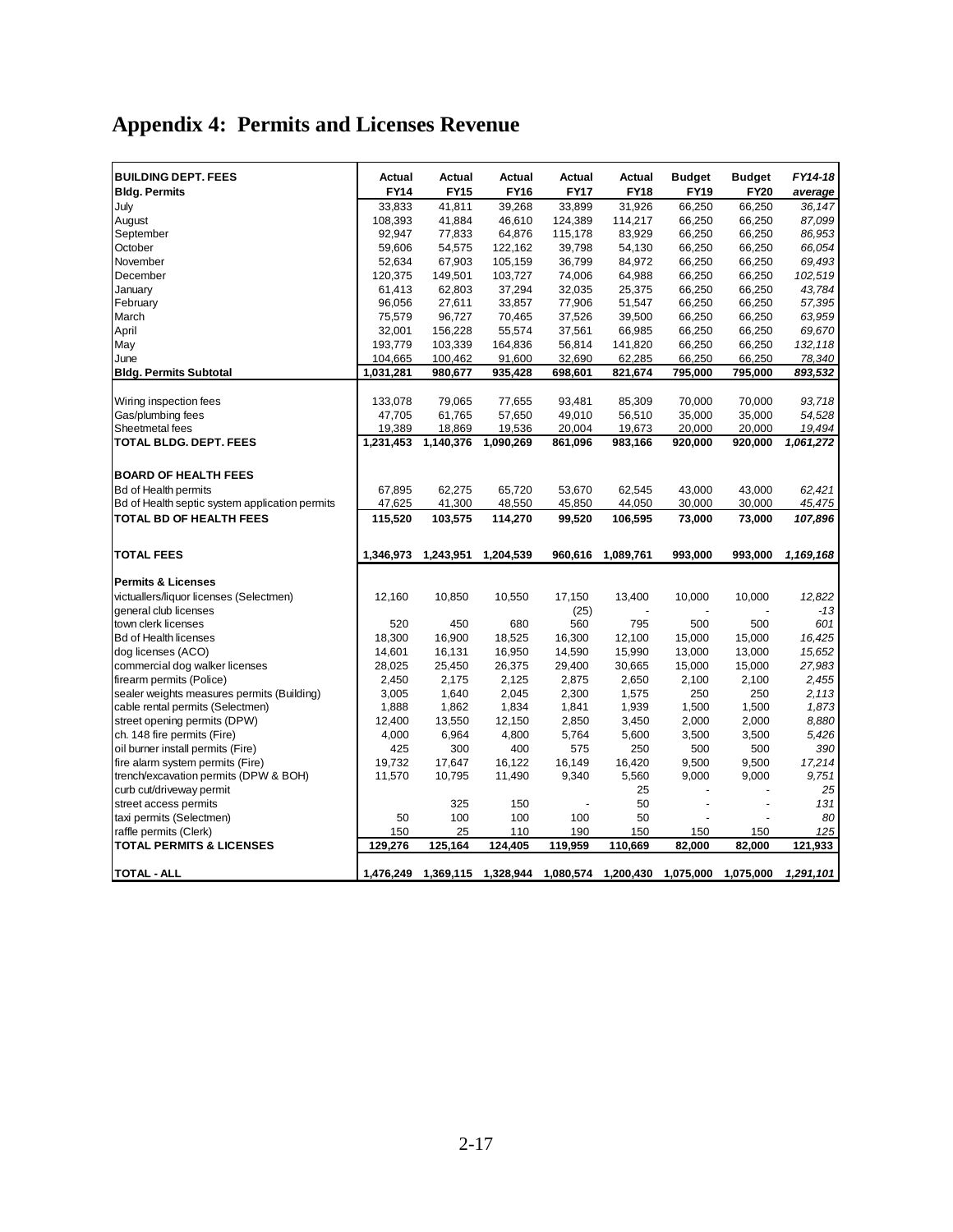# **Appendix 5: Continuing Balance Accounts**

|                            |                                          | (July 1, 2018 - January 31, 2019)<br><b>FISCAL YEAR 2019</b> |                                     |                         |                              |                           |
|----------------------------|------------------------------------------|--------------------------------------------------------------|-------------------------------------|-------------------------|------------------------------|---------------------------|
| Department                 | <b>Account Name</b>                      | <b>FY19</b><br>APPROP.                                       | <b>CARRY FWD.</b><br><b>BALANCE</b> | AVAIL.<br><b>BUDGET</b> | <b>YTD</b><br><b>EXPEND.</b> | 1/31/18<br><b>BALANCE</b> |
| Selectmen                  | Professional/Consulting                  | 80,000                                                       | 44.122                              | 124,122                 | 26,227                       | 97,895                    |
|                            | Equipment-Town Hall                      | 3,000                                                        | 11,062                              | 14,062                  | 11,546                       | 2,516                     |
|                            | Town Center Planning (Art 6, STM) 11/15  |                                                              | 15,018                              | 15,018                  |                              | 15,018                    |
| Insurance                  | Uninsured Losses/Deductibles             |                                                              | 150,378                             | 150,378                 | 16,291                       | 134,087                   |
|                            | Compensated Absence Fund                 | 220,000                                                      | 361,197                             | 581,197                 | 57,702                       | 523,495                   |
| <b>Facilities</b>          | Facilities Improvements - Town-Wide      | 566.781                                                      | 604.846                             | 1,171,627               | 550,943                      | 620,684                   |
| <b>Information Systems</b> | Computer Hardware & Maintenance          | 93,500                                                       | 862                                 | 94,362                  | 46,105                       | 48,257                    |
|                            | Fiber Network Improvements/Expansions    |                                                              | 12.622                              | 12.622                  |                              | 12,622                    |
| Police                     | Equipment                                | 150,000                                                      | 24,662                              | 174,662                 | 132,936                      | 41,726                    |
| Fire                       | <b>Emergency Management</b>              | 2.000                                                        | 8.485                               | 10.485                  | 7,159                        | 3,326                     |
|                            | Equipment                                | 20,000                                                       | 52.191                              | 72,191.00               | 37,630                       | 34,561                    |
|                            | Replacement Vehicle (Art 22E) 5/12       |                                                              | 391                                 | 391                     |                              | 391                       |
|                            | Fire Equipment Art 24A 5/14              |                                                              | 9,934                               | 9,934                   | $\overline{a}$               | 9,934                     |
|                            | Fire Pumper Art 3, 11/18                 | 500,000                                                      |                                     | 500,000                 | 490,752                      | 9,248                     |
| <b>Police/Fire</b>         | PD/FD Injured Personnel                  | 20,000                                                       | 26,275                              | 46,275                  | (3, 458)                     | 49,733                    |
| <b>Public Works</b>        |                                          |                                                              |                                     |                         |                              |                           |
| Highways                   | <b>Construction of Public Ways</b>       | 1,250,000                                                    | 279,624                             | 1,529,624               | 1,021,036                    | 508,588                   |
|                            | Sidewalk Maintenance                     | 165,000                                                      | 216,906                             | 381,906                 |                              | 381.906                   |
|                            | <b>Stone Retaining Wall Repairs</b>      | 10,000                                                       | 23,970                              | 33,970                  | 28,779                       | 5,191                     |
|                            | Equipment                                | 255,000                                                      | 786,921                             | 1,041,921               | 420,960                      | 620,961                   |
|                            | <b>Guard Rails</b>                       | 50.000                                                       | 71.523                              | 121.523                 | $\overline{a}$               | 121.523                   |
|                            | Dept. Equip (Art22A) 5/12                |                                                              | 1,188                               | 1,188                   |                              | 1,188                     |
| Parks & Cemeteries         | Improve/Develop Cemetery Land            |                                                              | 14,495                              | 14,495                  | $\overline{a}$               | 14,495                    |
|                            | Equipment                                |                                                              | 245                                 | 245                     | 139                          | 106                       |
| Solid Waste                | Monitoring Groundwater-Landfill          | 25,500                                                       | 19,874                              | 45,374                  | 27,850                       | 17,524                    |
| Traffic                    | Kendal Green (Art 17A) 5/13              |                                                              | 21,183                              | 21,183                  |                              | 21,183                    |
|                            | Traffic Sign Design (Art 17C) 5/13       |                                                              | 1,018                               | 1,018                   |                              | 1,018                     |
|                            | Traffic Pedestrian Signal (Art 24B) 5/14 |                                                              | 47,460                              | 47,460                  | $\blacksquare$               | 47,460                    |
|                            | Traffic/Sidewalk Comm                    | 25,000                                                       | 2,953                               | 27,953                  | $\blacksquare$               | 27,953                    |
| <b>Schools</b>             | 1 Ton Truck                              | $\blacksquare$                                               | 4,897                               | 4,897                   | $\blacksquare$               | 4,897                     |
|                            | School Bus Replacements (Art15F) 5/11    |                                                              | 2,334                               | 2,334                   |                              | 2,334                     |
| <b>TOTAL</b>               |                                          | 3,435,781                                                    | 2,816,636                           | 6,252,417               | 2,872,597                    | 3,379,819                 |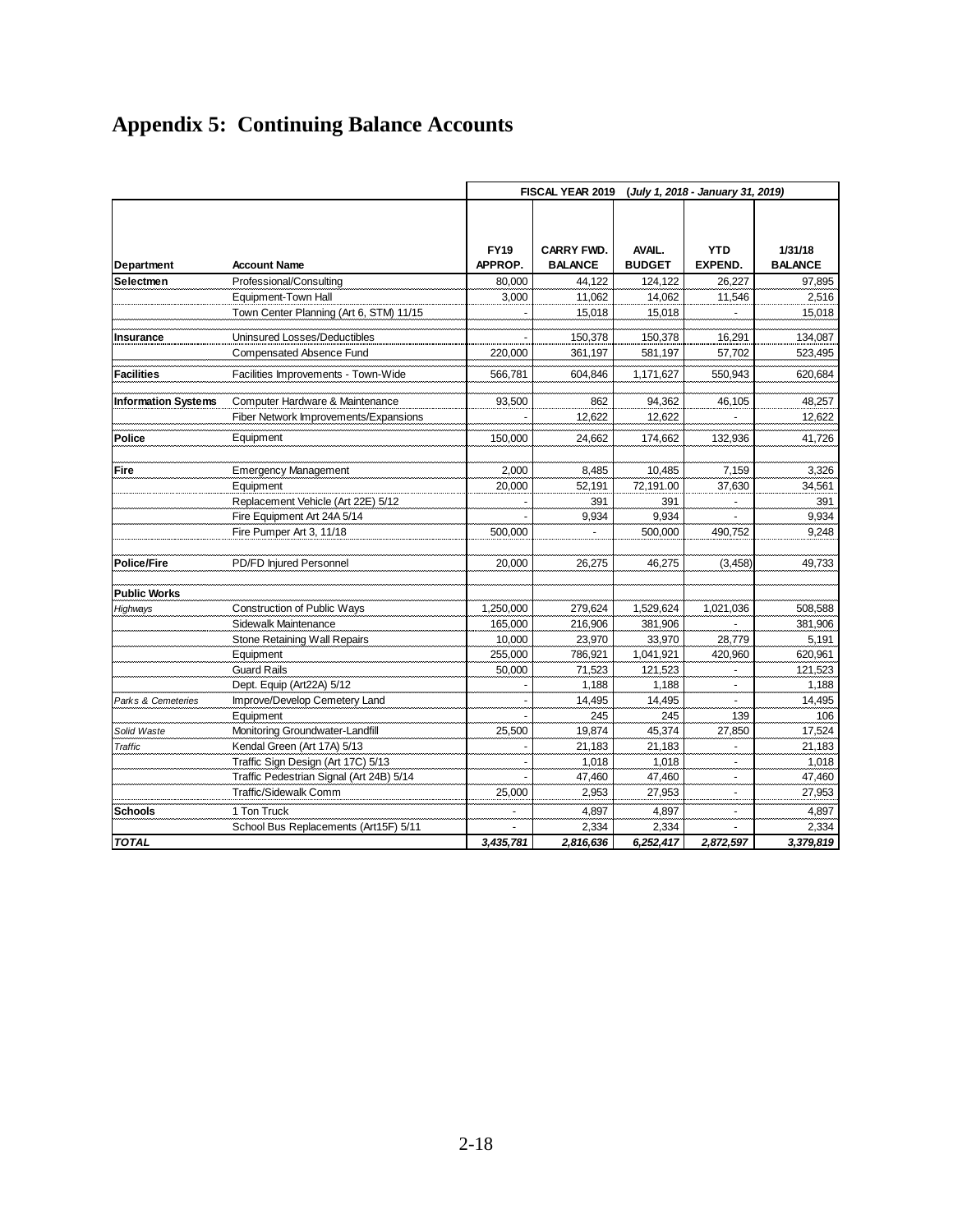### **Appendix 6: Unreserved Fund Balance (Free Cash) History**

|             | local receipts in | expenditures   |                 |                 |               | Supplemental       |                 |
|-------------|-------------------|----------------|-----------------|-----------------|---------------|--------------------|-----------------|
|             | excess of         | less than      | prior year      | contribution to | 7/1 free cash | free cash          |                 |
| fiscal year | estimates         | appropriations | closeouts/other | surplus         | certification | cert.              | total free cash |
| <b>FY97</b> | 347,184           | 632,474        | 247,415         | 1,227,073       | 1,771,707     | 856,598            | 2,628,305       |
| <b>FY98</b> | 975,985           | 619,354        | 18,551          | 1,613,890       | 1,552,996     | 369,260            | 1,922,256       |
| <b>FY99</b> | 972,015           | 576,753        | 190,483         | 1,739,251       | 1,083,836     | 745.643            | 1,829,479       |
| <b>FY00</b> | 1,187,520         | 513,235        | 40,836          | 1,741,591       | 1,427,227     | 872,236            | 2,299,463       |
| <b>FY01</b> | 1,795,835         | 1,661,708      | 337,000         | 3,794,543       | 2,161,718     | 501,195            | 2,662,913       |
| FY02        | 1,022,844         | 1,499,938      | 2,950           | 2,525,732       | 1,676,247     | 229,102            | 1,905,349       |
| FY03        | 1,108,115         | 947,051        |                 | 2,055,166       | 2,067,415     | not filed with DOR | 2,067,415       |
| <b>FY04</b> | 822,688           | 430,520        |                 | 1,253,208       | 1,467,051     | not filed with DOR | 1,467,051       |
| <b>FY05</b> | 654.804           | 587.933        |                 | 1,242,737       | 1,248,088     | not filed with DOR | 1,248,088       |
| <b>FY06</b> | 1.797.073         | 1,184,804      | 30,225          | 3,012,102       | 2,366,638     | not filed with DOR | 2,366,638       |
| FY07        | 1,728,638         | 560,002        | 366,638         | 2,655,278       | 2,469,546     | not filed with DOR | 2,469,546       |
| <b>FY08</b> | 1.691.958         | 1,212,677      | 35,922          | 2,940,557       | 3,153,673     | not filed with DOR | 3,153,673       |
| <b>FY09</b> | 1,408,221         | 2,305,508      |                 | 3,713,729       | 2,948,558     | not filed with DOR | 2,948,558       |
| FY10        | 921.353           | 1,814,665      | 22,010          | 2,758,028       | 4,255,473     | not filed with DOR | 4,255,473       |
| <b>FY11</b> | 1,445,168         | 1.799.743      | 3,905           | 3.248.816       | 3,463,758     | not filed with DOR | 3,463,758       |
| FY12        | 1,135,712         | 2,228,684      |                 | 3,364,396       | 3,853,659     | not filed with DOR | 3,853,659       |
| FY13        | 931,332           | 1,612,777      | 370,212         | 2,914,320       | 3,182,126     | not filed with DOR | 3,182,126       |
| <b>FY14</b> | 1,811,995         | 1,988,078      | 348,770         | 4,148,843       | 4,039,334     | not filed with DOR | 4,039,334       |
| <b>FY15</b> | 1,610,672         | 1,067,951      | (174, 085)      | 2,504,539       | 2,581,323     | not filed with DOR | 2,581,323       |
| <b>FY16</b> | 1,118,040         | 2,920,747      | (409, 034)      | 3,629,753       | 3,613,421     | not filed with DOR | 3,613,421       |
| <b>FY17</b> | 1,498,748         | 2,476,158      | 403,639         | 4.378.545       | 4,373,690     | not filed with DOR | 4,373,690       |
| <b>FY18</b> | 1,982,336         | 2,267,568      | 1,035,636       | 5,285,540       | 5,066,454     | not filed with DOR | 5,066,454       |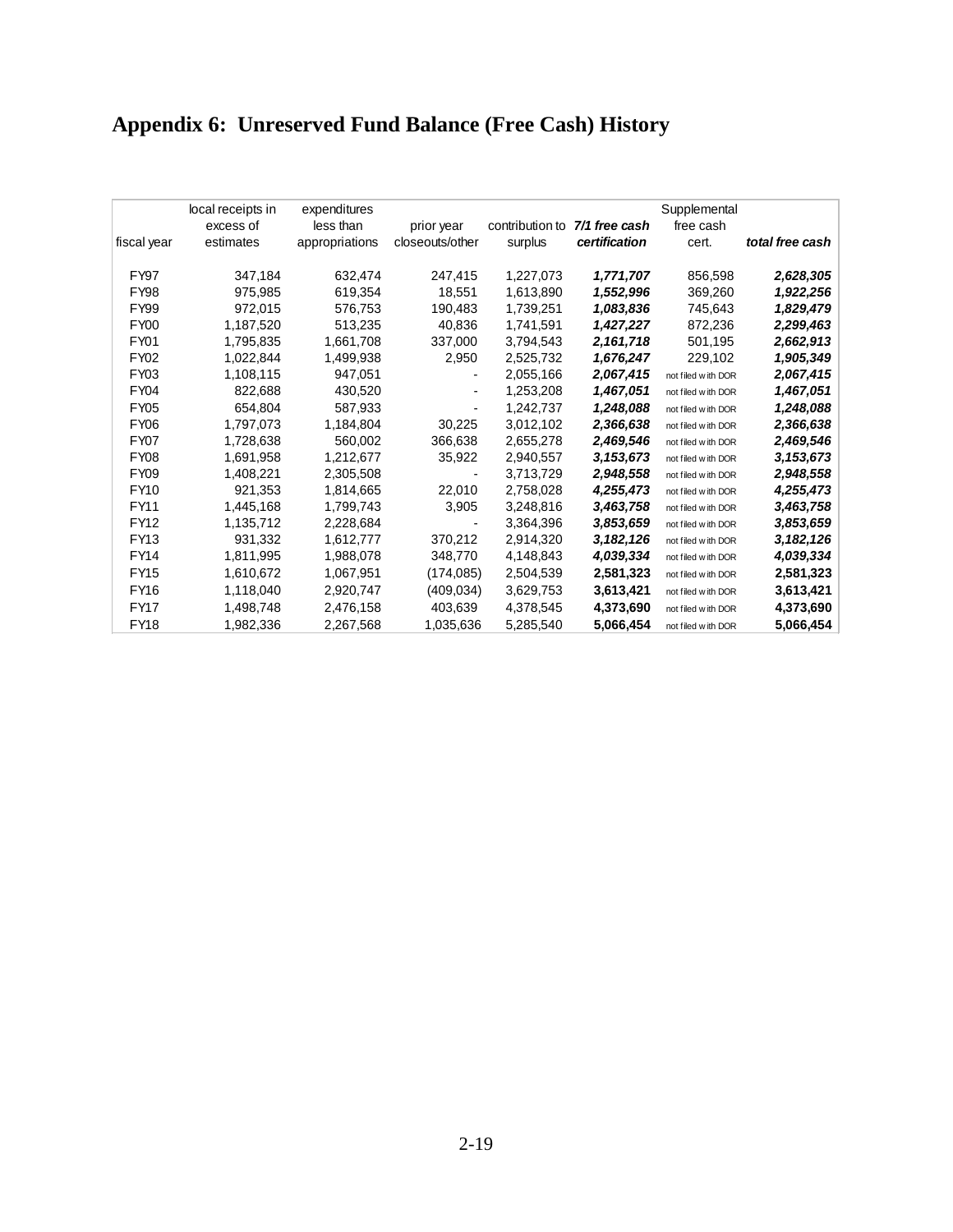### **Appendix 7: Summary of Reserves**

|                                                                                      |                |               | <b>FY20</b><br>Appropriation + |                             |                                                                                 |               |                                                                                                                        |
|--------------------------------------------------------------------------------------|----------------|---------------|--------------------------------|-----------------------------|---------------------------------------------------------------------------------|---------------|------------------------------------------------------------------------------------------------------------------------|
|                                                                                      | <b>Balance</b> | <b>FY20</b>   | <b>Balance Carried</b>         | <b>Reserve Balances Per</b> |                                                                                 | <b>Target</b> |                                                                                                                        |
| Reserve                                                                              | 1/31/2018      | Appropriation | Forward                        | <b>Policy</b>               | <b>Target Amount</b>                                                            | Date          | <b>Notes</b>                                                                                                           |
| <b>Unrestricted Reserves</b>                                                         |                |               |                                |                             |                                                                                 |               |                                                                                                                        |
| Finance Committee Reserve Fund (balance<br>does not carry forward from year to year) | 586,587        | 601,252       | 601,252                        | 611,910                     | 0.75% of prior<br>vear's GF<br>operating budget                                 | met           | Balance does not carry forward                                                                                         |
| Free Cash                                                                            | 5,066,454      | (3,500,000)   | 1,566,454                      | 611,910                     | 0.75% of prior<br>vear's GF<br>operating budget                                 | met           | \$611.910 will be left in the reserve.<br>leaving \$954,544 to handle snow<br>removal or other unforeseen expenses.    |
| <b>Stabilization Fund</b>                                                            | 3,152,598      | $\Omega$      | 3,152,598                      | 2,855,579                   | 3.5% of prior<br>vear's GF<br>operating budget                                  | met           |                                                                                                                        |
| <b>Unused Levy Capacity</b>                                                          | 9,130,623      | $\Omega$      | 9,130,623                      | <b>NA</b>                   |                                                                                 | <b>NA</b>     | This is a one-time reserve each year.                                                                                  |
| <b>Restricted Reserves: Contingency</b>                                              |                |               |                                |                             |                                                                                 |               |                                                                                                                        |
| Property and Liab. Insurance-Uninsured<br>Losses                                     | 134,086        | $\Omega$      | 134,086                        | 100,000                     | 100,000                                                                         | met           |                                                                                                                        |
| Workers' Comp (Police & Fire)                                                        | 49,733         | 20,000        | 69,733                         | 50,000                      | 50,000                                                                          | met           |                                                                                                                        |
| Overlay Reserve for Abatements                                                       | 200.000        | $\Omega$      | 200.000                        | 200.000                     | 200.000                                                                         | met           |                                                                                                                        |
| <b>Restricted Reserves: Known Liabilities</b>                                        |                |               |                                |                             |                                                                                 |               |                                                                                                                        |
| <b>Facilities Maintenance</b>                                                        | 620,685        | 600,788       | 1,221,473                      | 2,800,000                   | Starting FY19<br>increase of 6%<br>over prior year                              |               | FY2032 Target is 1% of Town's total insured<br>building value                                                          |
| Post Employment Benefits (OPEB) Trust<br>Fund                                        | 16,503,828     | 2,214,656     | 18,718,484                     | 76,091,100                  | \$76M total liability,<br>unfunded liability<br>\$64.8M per 7/1/16<br>valuation |               | FY2048 Annual appropriation to meet ARC<br>specified in most recent actuarial study                                    |
| Pension Obligation Stabilization Fund                                                | 418,809        | $\Omega$      | 418,809                        | 418,809                     | 400,000                                                                         |               | FY2035 Annual assessments to meet<br>requirement for full funding are<br>determined by Middlesex Retirement<br>System. |
| Compensated Absence Fund (Sick Leave<br>Buyback)                                     | 523,495        | 240,000       | 763,495                        | 2,445,000                   | 2,445,000                                                                       | FY2028        | Increase appropriation by \$20,000 each<br>year.                                                                       |
|                                                                                      |                |               |                                |                             |                                                                                 |               |                                                                                                                        |
| <b>Total Reserves without OPEB</b>                                                   | \$19,883,071   | (2,037,960)   | \$17,258,524                   | \$10,093,208                |                                                                                 |               |                                                                                                                        |
| <b>Total Reserves with OPEB</b>                                                      | \$36,386,898   | 176,696       | \$35,977,007                   | \$86,184,308                |                                                                                 |               |                                                                                                                        |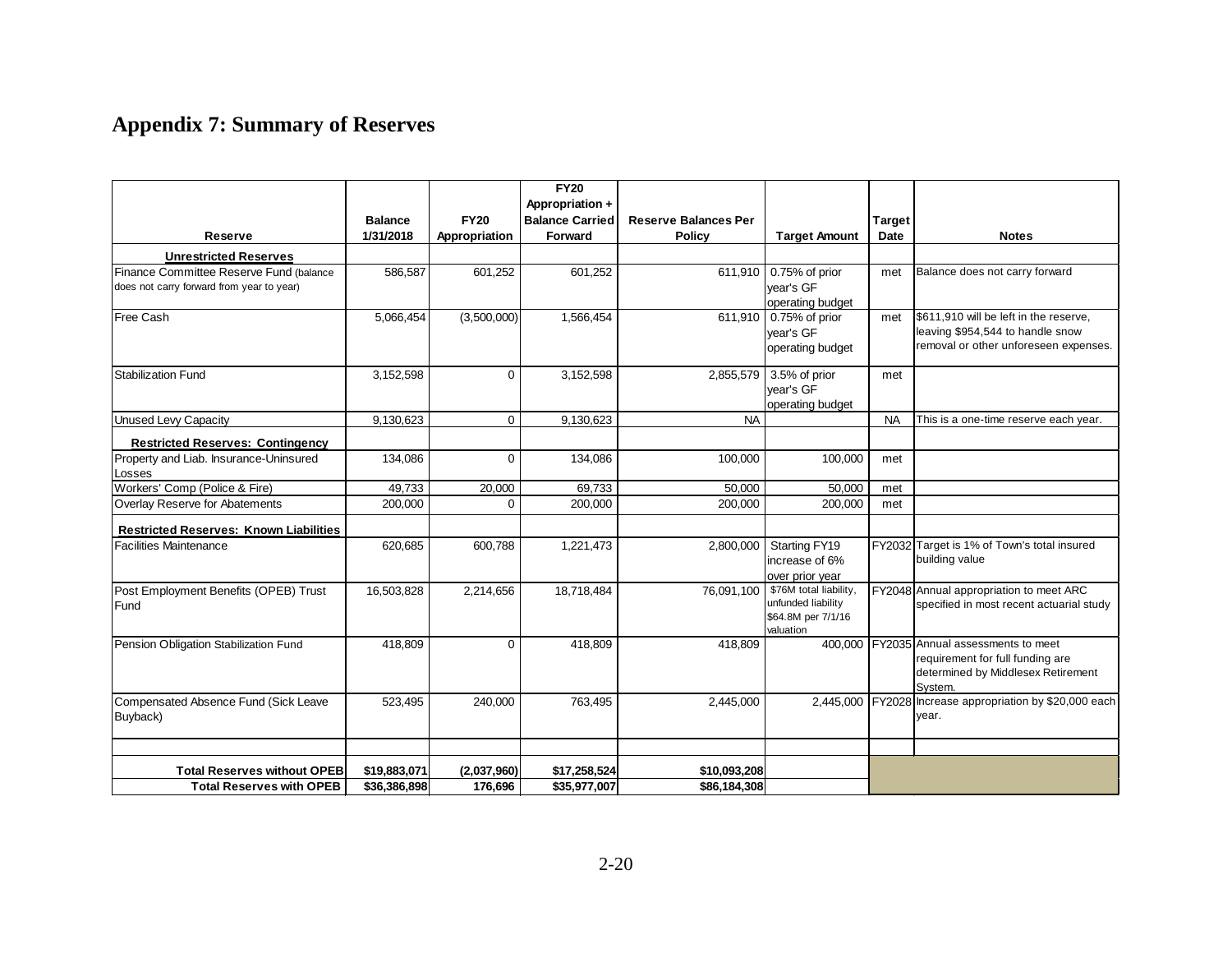#### **APPENDIX 8: CONSOLIDATED FY2020 REVENUE PROJECTIONS**

|                                                                                                                                 | FY2017            | FY2018            | FY2019               | FY2020                   | FY2020               | FY2020             |
|---------------------------------------------------------------------------------------------------------------------------------|-------------------|-------------------|----------------------|--------------------------|----------------------|--------------------|
|                                                                                                                                 | <b>ACTUAL</b>     | <b>ACTUAL</b>     | <b>TAX RECAP</b>     | <b>PROJECTED</b>         | \$ CHANGE            | %<br><b>CHANGE</b> |
| <b>PROPERTY TAX LEVY</b>                                                                                                        | 65,583,981        | 67,166,826        | 68,960,194           | 72,012,701               | 3,052,507            | 4.43%              |
| new growth                                                                                                                      | 1,192,004         | 1,246,222         | 1,398,864            | 600,000                  | (798, 864)           | -57.11%            |
| (unused levy capacity)                                                                                                          | (1, 192, 004)     | (1,246,222)       | (1,398,864)          | (600,000)                | 798,864              | -57.11%            |
| override                                                                                                                        |                   |                   |                      |                          |                      |                    |
| <b>Total Tax Levy</b>                                                                                                           | 65,583,981        | 67,166,826        | 68,960,194           | 72,012,701               | 3,052,507            | 4.43%              |
| <b>STATE AID - CHERRY SHEET</b>                                                                                                 |                   |                   |                      |                          |                      |                    |
| Chapter 70 (school aid)                                                                                                         | 3,299,788         | 3,579,112         | 3,728,527            | 3,829,197                | 100,670              | 2.70%              |
| Unrestricted General Government Aid                                                                                             | 359,663           | 373,690           | 386,769              | 397,212                  | 10,443               | 2.70%              |
| Dist., reimb., offsets                                                                                                          | 27,602            | 42,599            | 22,036               | 22,631                   | 595                  | 2.70%              |
| <b>School Construction</b>                                                                                                      |                   |                   |                      | $\overline{\phantom{a}}$ |                      |                    |
| <b>Total State Aid</b>                                                                                                          | 3,687,053         | 3,995,401         | 4,137,332            | 4,249,040                | 111,708              | 2.70%              |
| <b>LOCAL RECEIPTS</b>                                                                                                           |                   |                   |                      |                          |                      |                    |
| motor vehicle excise (00015)                                                                                                    | 3,043,210         | 3,235,989         | 2,735,000            | 2,900,000                | 165,000              | 6.03%              |
| penalties and interest<br>payment in lieu of taxes (00013-418**)                                                                | 305,670<br>36,795 | 308,647<br>39,856 | 150,000<br>38,657    | 150,000<br>39,623        | 966                  | $0.00\%$<br>2.50%  |
| charges for services-solid waste                                                                                                | 358,392           | 388,525           | 340,000              | 340,000                  |                      |                    |
| fees                                                                                                                            | 248,593           | 162,347           | 170,000              | 170,000                  |                      | $0.00\%$           |
| rentals                                                                                                                         | 125,410           | 332,319           | 125,000              | 125,000                  |                      |                    |
| departmental revenue-cemeteries                                                                                                 | 45,385            | 44,793            | 30,000               | 30,000                   |                      |                    |
| other departmental revenue                                                                                                      | 564,817           | 556,060           | 457,000              | 457,000                  |                      | $0.00\%$           |
| licenses and permits                                                                                                            | 1,080,574         | 1,200,430         | 1,075,000            | 1,075,000                |                      |                    |
| fines and forfeits                                                                                                              | 96,434            | 76,995            | 95,000               | 95,000                   |                      |                    |
| investment income (00017-41700)                                                                                                 | 215,315           | 425,003           | 200,000              | 235,000                  | 35,000               | 17.50%             |
| misc. non recurring (00081-48*)                                                                                                 | 144,276           | 278,087           | 25,242               | 23,299                   | (1, 943)             |                    |
| misc. recurring                                                                                                                 |                   |                   |                      |                          |                      |                    |
| cherry sheet overestimates                                                                                                      |                   |                   |                      |                          |                      |                    |
| <b>Total Local Receipts</b>                                                                                                     | 6,264,871         | 7,049,050         | 5,440,899            | 5,639,922                | 199,023              | 3.66%              |
| <b>PRIOR YEAR BALANCES/OTHER</b>                                                                                                |                   |                   |                      |                          |                      |                    |
| unreserved fund balance (free cash)<br>free cash to be used for one-time capital projects                                       | 2,540,000         | 2,922,000         | 2,500,000<br>760,000 | 3,000,000                | 500,000<br>(760,000) | 20.00%             |
| overlay surplus                                                                                                                 | 335,000           | 300,000           | 325,000              | 300,000                  | (25,000)             | $-7.69%$           |
| reserved for appropriation (accr'd inc. litigation settlement)<br>reserved for appropriation (well litigation settlement - FY18 | 7,500             | 7,500             | 7,500                | 7,500                    |                      |                    |
| last year)                                                                                                                      | 125,000           | 125,000           | 125,000              | 125,000                  |                      |                    |
| cemetery trust fund                                                                                                             | 35,000            | 35,000            | 60,000               | 60,000                   |                      | $0.00\%$           |
| Josiah Smith Tavern trust fund<br>reappropriate continuing balances                                                             | 6,000<br>82,515   | 6,000             | 6,000<br>81,836      | 6,000                    | (81, 836)            |                    |
|                                                                                                                                 |                   |                   |                      |                          |                      |                    |
| <b>Total Prior Year Balances/Other</b>                                                                                          | 3,131,015         | 3,395,500         | 3,865,336            | 3,498,500                | (366, 836)           | $-9.49%$           |
| <b>TOTAL PROJECTED REVENUES</b>                                                                                                 | 78,666,919        | 81,606,777        | 82,403,761           | 85,400,164               | 2,996,403            | 3.64%              |